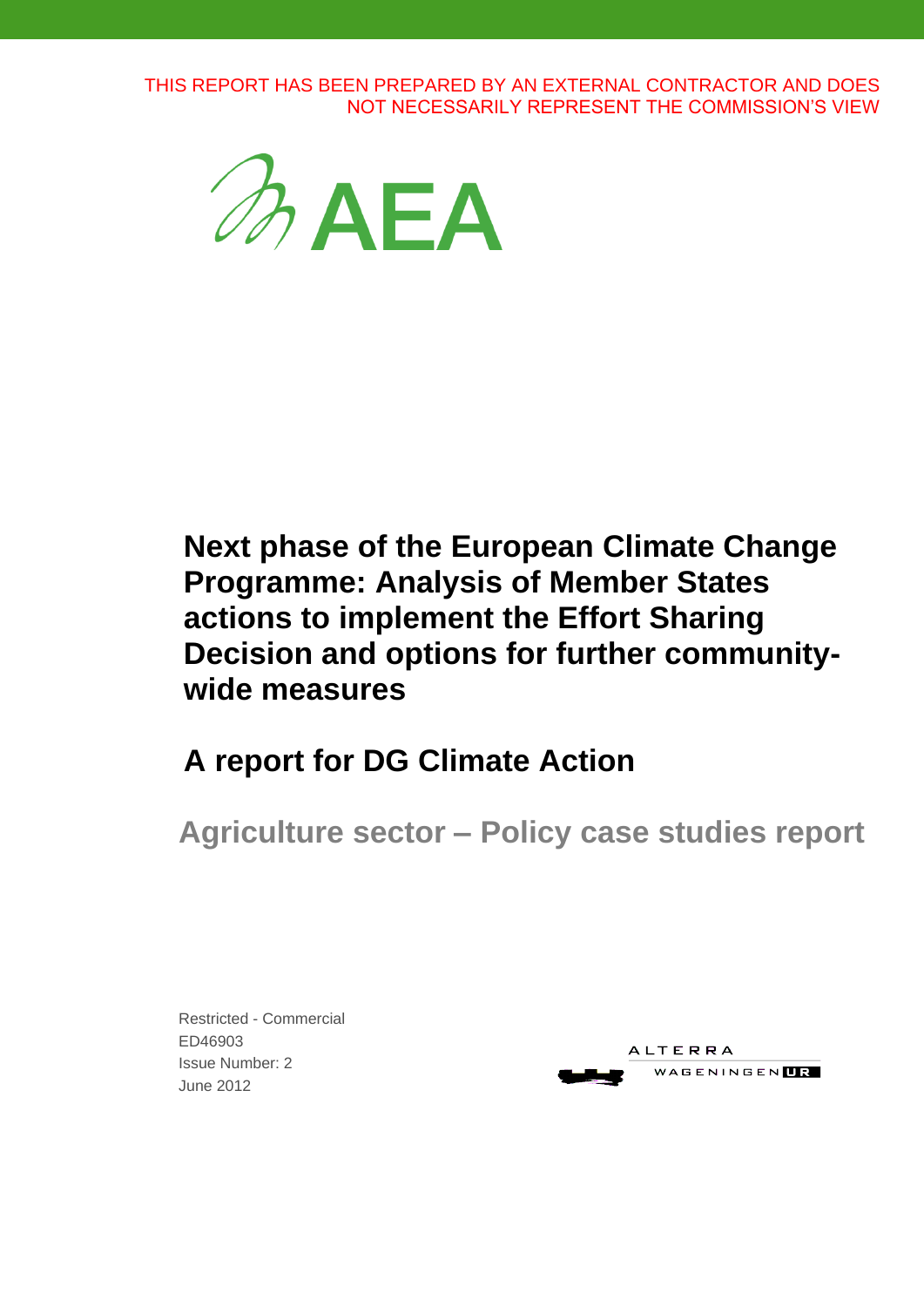| <b>Title</b>                                      |                                                                                                  | Next phase of the European Climate Change Programme: Analysis of<br>Member States actions to implement the Effort Sharing Decision and<br>options for further community-wide measures<br>Agriculture sector - Policy case studies report                                       |  |  |  |
|---------------------------------------------------|--------------------------------------------------------------------------------------------------|--------------------------------------------------------------------------------------------------------------------------------------------------------------------------------------------------------------------------------------------------------------------------------|--|--|--|
|                                                   |                                                                                                  |                                                                                                                                                                                                                                                                                |  |  |  |
| <b>Customer</b>                                   | European Commission                                                                              |                                                                                                                                                                                                                                                                                |  |  |  |
| <b>Customer reference</b>                         | DG ENV C.5/SER/2009/0037                                                                         |                                                                                                                                                                                                                                                                                |  |  |  |
| Confidentiality,<br>copyright and<br>reproduction |                                                                                                  | This report is submitted by AEA under the contract DG ENV<br>C.5/SER/2009/0037. It may not be used for any other purposes,<br>reproduced in whole or in part, nor passed to any organisation or person<br>without the specific permission of the European Commission/DG CLIMA. |  |  |  |
| <b>File reference</b>                             |                                                                                                  | ED46903 - Next phase of the ECCP                                                                                                                                                                                                                                               |  |  |  |
| Reference number                                  | ED46903                                                                                          |                                                                                                                                                                                                                                                                                |  |  |  |
|                                                   | <b>Daniel Forster</b><br>The Gemini Building<br>Fermi Avenue<br><b>Didcot</b><br><b>OX11 0QR</b> | <b>Harwell International Business Centre</b>                                                                                                                                                                                                                                   |  |  |  |
|                                                   | Tel: 0870 190 6474<br>Fax: 0870 190 6318                                                         |                                                                                                                                                                                                                                                                                |  |  |  |
|                                                   | AEA Technology plc                                                                               | AEA is certificated to ISO9001 and ISO14001                                                                                                                                                                                                                                    |  |  |  |
| <b>Authors</b>                                    | Name                                                                                             | Alterra: Anne van Doorn, Jan Peter Lesschen and Peter<br>Kuikman                                                                                                                                                                                                               |  |  |  |
| <b>Approved by</b>                                | Name                                                                                             | <b>Daniel Forster</b>                                                                                                                                                                                                                                                          |  |  |  |
|                                                   | Date<br>Signature                                                                                | 15 <sup>th</sup> June 2012                                                                                                                                                                                                                                                     |  |  |  |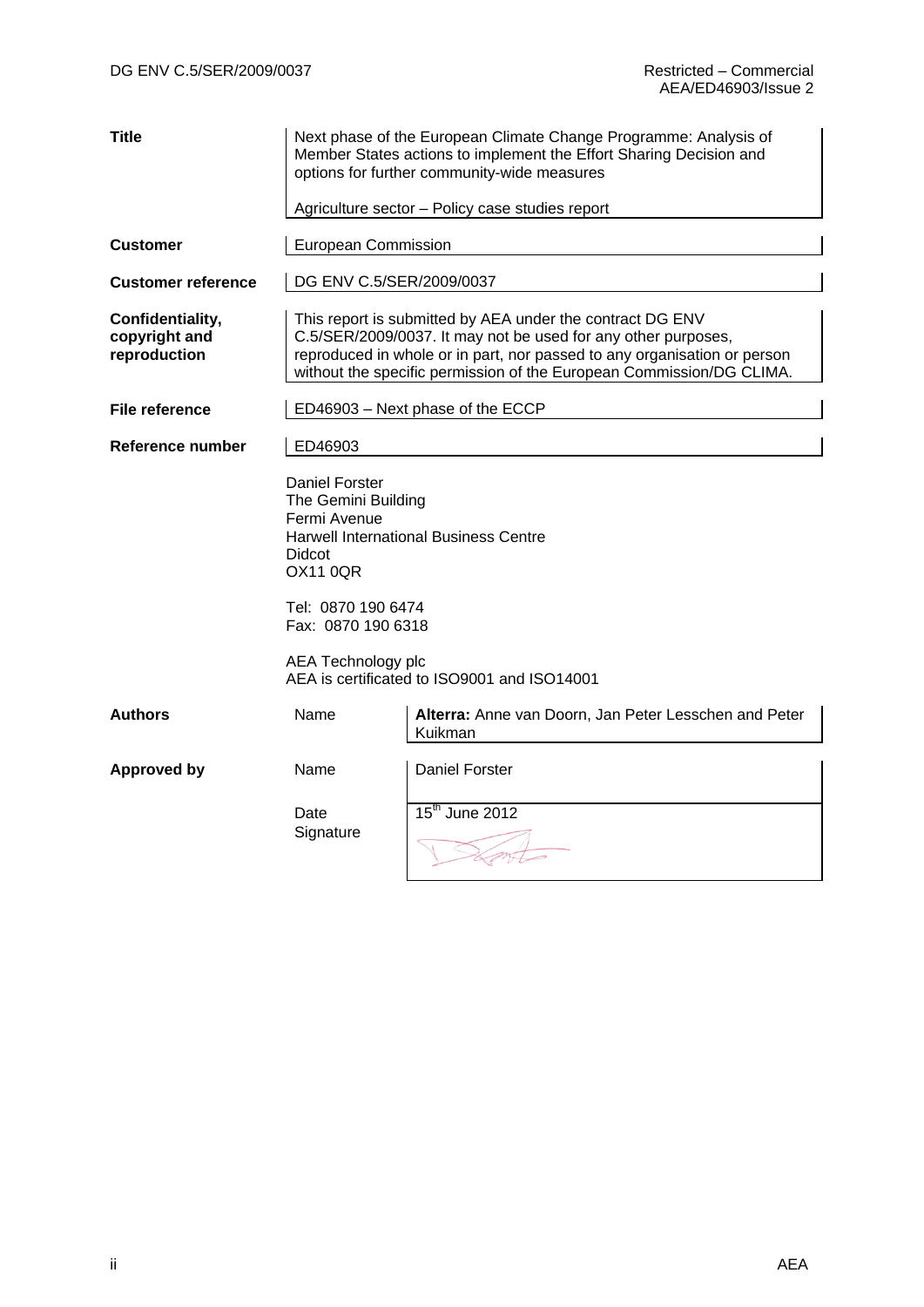# **Executive Summary**

This report analyses best practice policy case studies for the agriculture sector which may serve as examples for Member States of policies that could be implemented at a national level to meet targets set out within the EU Effort Sharing Decision (ESD).

The agriculture sector differs from other sectors since methane  $(CH_4)$  and nitrous oxide  $(N_2O)$ , not  $CO<sub>2</sub>$  are the main greenhouse gasses. In order to limit these emissions, the main abatement measures can be grouped into four main categories, i.e. i) changes in feeding rations for cattle and improved cattle fodder (mainly aimed at lower  $CH<sub>4</sub>$  emissions from manure storage and ruminants, respectively, and ii) anaerobic digestion (ruminants versus non ruminants e.g. pigs and poultry), iii) reduced N-application (aimed at less  $N<sub>2</sub>O$  from soil applications of fertilizer and manure) and iv) application of nitrification inhibitors.

However, there are a number of barriers which limit the take up of these measures currently. The main barrier for farmers is related to higher costs for implementation of the specific measures and application of technologies. Other barriers include a lack of information and awareness among farmers about the possible abatement measures and of the potentials for reducing emissions of greenhouse gases on farm. Policy interventions can help to address these barriers.

The relative strengths and weaknesses of selected policies and measures for mitigating greenhouse gas emissions in the agriculture sector have been explored as case studies. The case studies have considered policies that target emission reduction for  $CH<sub>4</sub>$  from manure management, through the promotion of anaerobic digestion, and policies that target  $N_2O$  from soils.

Policy incentives to support the adoption of anaerobic digestion (AD) serve two goals: the management of manure and the reduction of methane as well as the production of renewable energy to displace fossil fuel. Financial incentives may target the production of electricity or might target the investment in the production plant. Although no information is available about the effectiveness and efficiency there are signs that incentives that target the electricity production are more powerful than incentives for investments in the plant. However, in terms of environmental effectiveness it can be questioned whether such incentives are desirable.

This principle of stimulating production by means of fixed prices for energy produced has become out dated during the subsequent reforms of the CAP and today steering incentives are more based on (environmental) goals rather than production volume. Moreover, as biogas yields substantially increase by co-digestion, i.e. addition of other digesters to manure, there is a risk that manure is substituted by other substrate. This development is in some way counter-productive as one of the major benefits of biogas plants is its ability to improve manure management and reduce GHG emissions from raw manure storage. Economic policy measures should therefore be a combination of support for investments and a smart regulation for co-digesters that ensures the optimal use of manure as a digester.

In agriculture, farmers would need a more profound change in their management skills and options. There are no specific or general incentives for farmers and land owners to manage their land and select plan activities in order to reduce emissions of greenhouse gases including the emissions from soil carbon or stimulate the carbon removal from the atmosphere (soil carbon sink). Most farmers are not yet aware of their full impact through management practices and implementation of technologies on emissions of greenhouse gases. They cannot (or have no access to a tool to) calculate their farm GHG balance and changes as a result of their specific action. Such knowledge or the availability of a calculation tool would certainly stimulate farmers awareness on the options.

In addition, the implementation of targeted policies might further add to improve the knowledge and management skills to farmers and provide the necessary tools and advice for them to act wise and with impact. It may help if payments and subsidies are in place to reward impact and stimulate activities and measures to be selected and implemented. The primary option would be to get along with the reform of the CAP. Such activities would likely include a farm greenhouse gas balance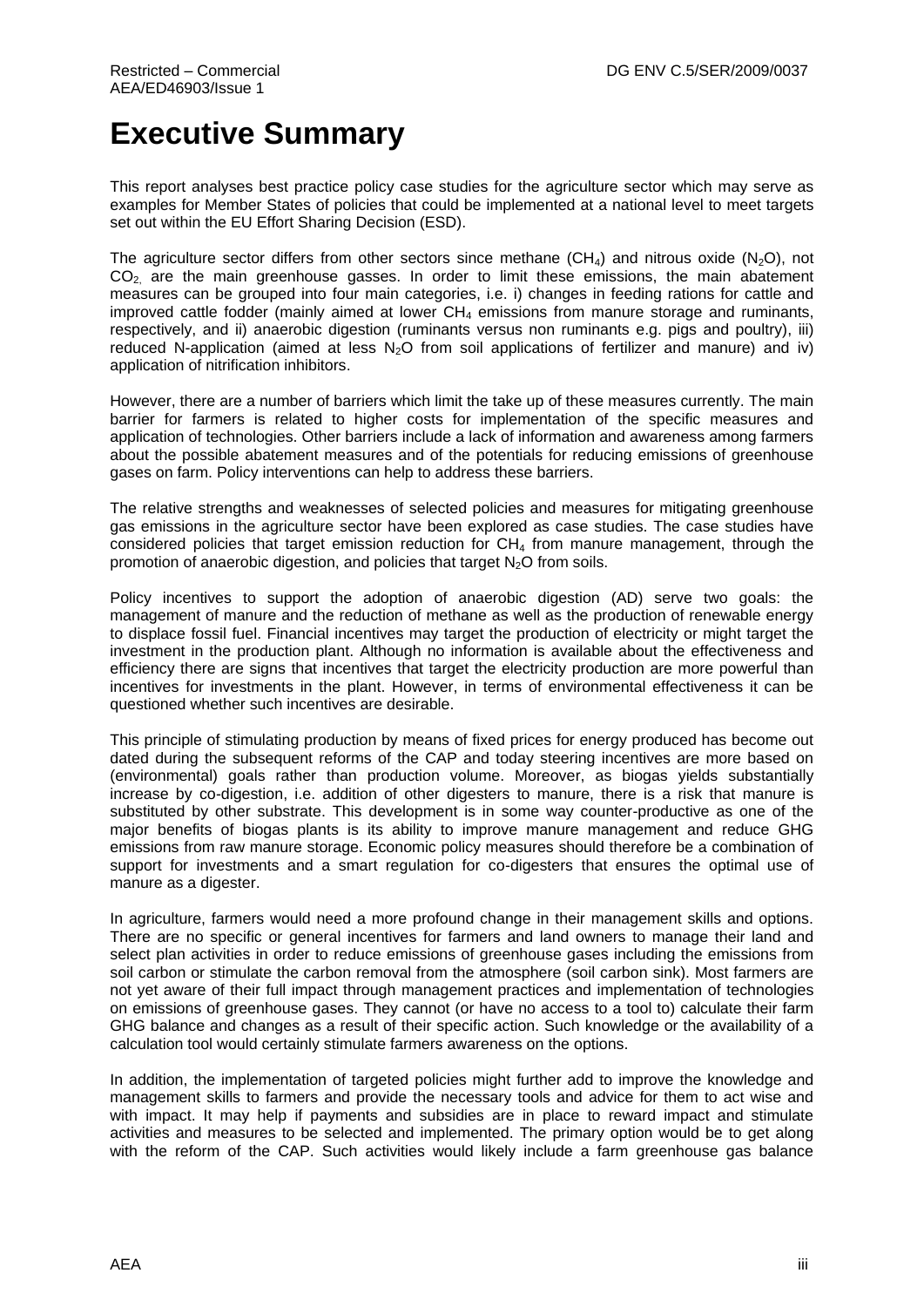(voluntary of mandatory), benchmarks and fees or payments for climate friendly and responsible farm management and some for quality control that would be put in place for the implementation of the CAP anyway.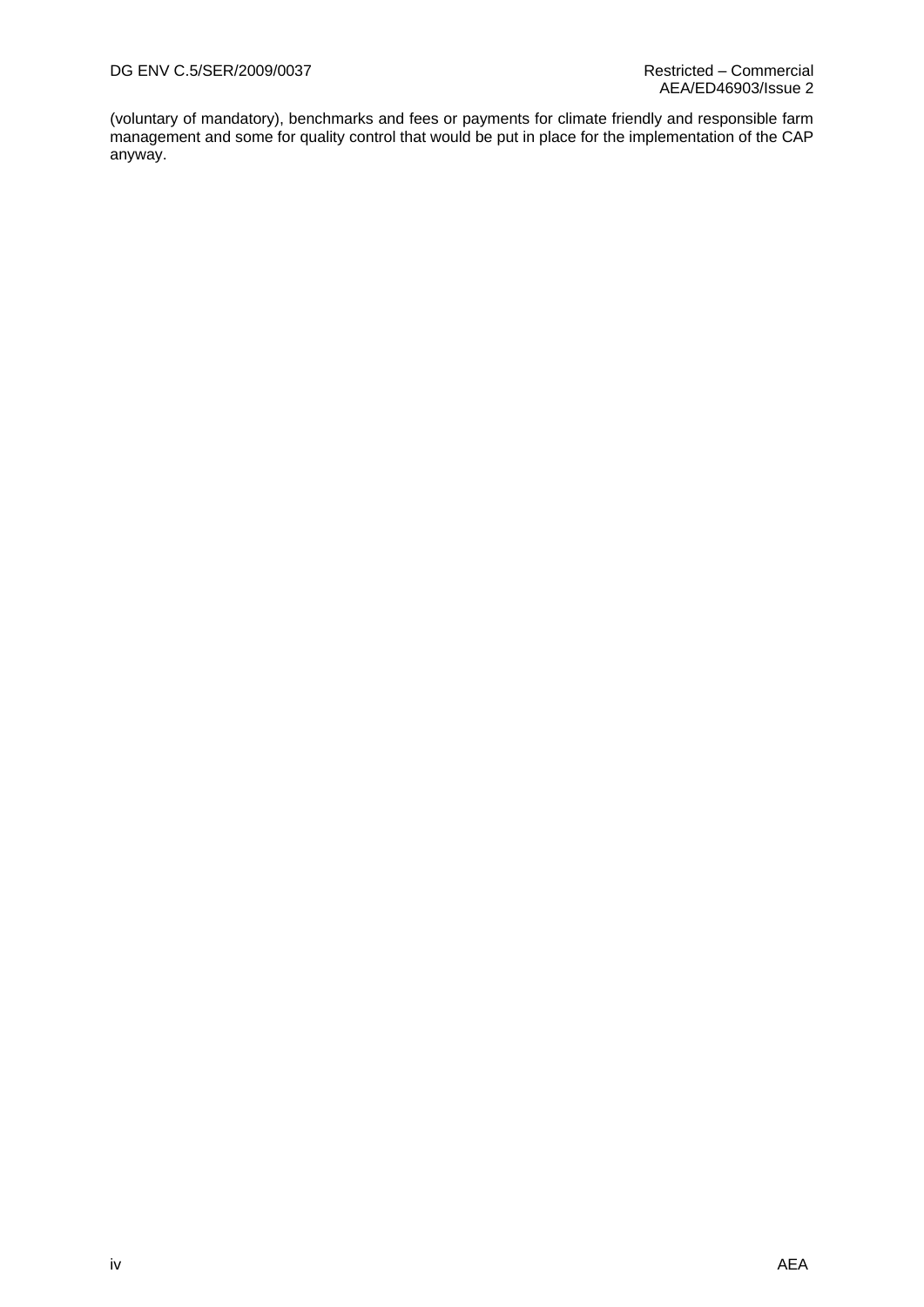## **Table of contents**

| 1           |     |                                                                                |  |
|-------------|-----|--------------------------------------------------------------------------------|--|
|             | 1.1 |                                                                                |  |
|             | 1.2 |                                                                                |  |
|             | 1.3 |                                                                                |  |
|             | 1.4 |                                                                                |  |
|             | 1.5 |                                                                                |  |
|             | 1.6 |                                                                                |  |
| $\mathbf 2$ |     | Mitigation of CH <sub>4</sub> from manure management by anaerobic digestion to |  |
|             |     |                                                                                |  |
|             | 2.1 |                                                                                |  |
|             | 2.2 |                                                                                |  |
|             | 2.3 |                                                                                |  |
|             | 2.4 |                                                                                |  |
|             | 2.5 |                                                                                |  |
|             | 2.6 |                                                                                |  |
| 3           |     |                                                                                |  |
|             | 3.1 |                                                                                |  |
|             | 3.2 |                                                                                |  |
|             | 3.3 |                                                                                |  |
|             | 3.4 |                                                                                |  |
| 4           |     |                                                                                |  |
| 5           |     |                                                                                |  |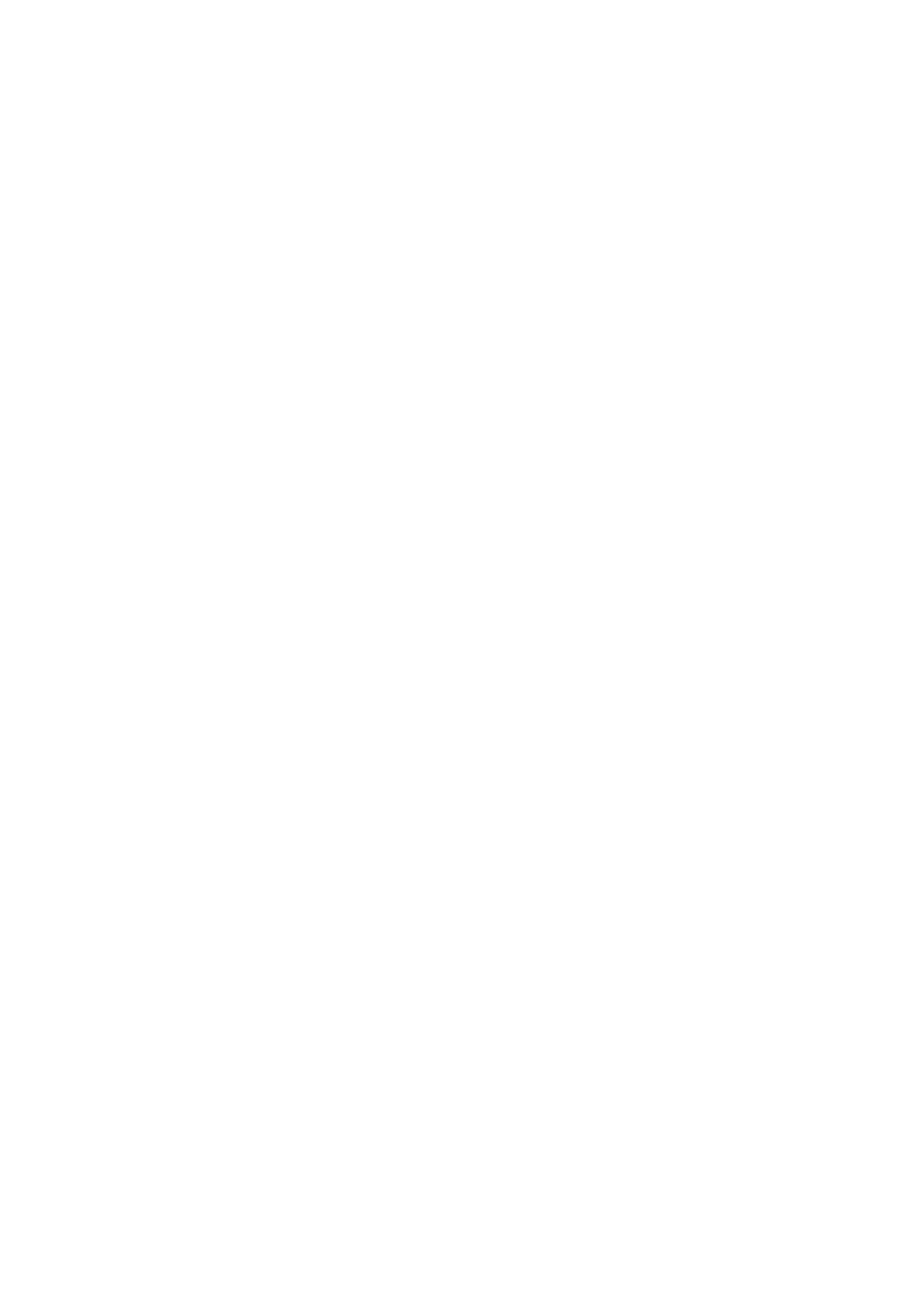# <span id="page-6-0"></span>**1 Introduction**

## <span id="page-6-1"></span>**1.1 Background**

This report has been prepared by **Alterra**, in collaboration with AEA, as the part of the study *Next phase of the European Climate Change Programme: Analysis of Member States actions to implement the Effort Sharing Decision and options for further community-wide measures.* The project has been funded by DG Climate Action of the European Commission (EC) with the aim of assisting the EC in the identification of policies and measures that enable the Member States to fulfil their national commitments under the Effort Sharing Decision (ESD).

In earlier phases of the project an assessment was made of the projected emissions of greenhouse gases to 2020 in each of the main ESD sectors, the potential gap between the projected emissions and the ESD target, and the abatement measures that could be implemented to reduce the emissions gap. In addition, a high level review was provided of the policies and measures in place at Member State level. Further information on the ESD, on Member State's targets under the ESD, and analysis described above can be found in the report AEA/AlterraEcofys/Fraunhofer ISI (2012).

Building upon the earlier work, this report provides a more detailed examination of the policy options that could be implemented at a national or EU wide basis in order to deliver additional emissions reductions. The focus of the analysis is on additional policies that could be implemented to support and complement existing EU-wide policies.

This report is focused on policies targeting emission reductions in the **agriculture sector.** A series of case studies have been prepared to illustrate examples of existing policies that could be replicated to deliver additional abatement. In each case an assessment has been provided of the relative strengths and weaknesses of the different policies, including the synergies and co-benefits.

The case study policies selected are not intended to be exhaustive. Other policies have been, and could be, implemented to deliver similar objectives. This report therefore presents a sample of the policy available to decision makers looking to mitigate greenhouse gas emissions from the agriculture sector.

## <span id="page-6-2"></span>**1.2 Characteristics of the agriculture sector**

The EU agriculture sector provides food, feed and renewable energy. The average contribution of agriculture to the gross domestic product (GDP) is 1.3% for the EU, however among the member states there is a large variation  $(0.3\% - 4.7\%)$ <sup>1</sup>. The total agricultural area is about 188 million ha, which is about 45% of the total land area. According to the FSS (farm structure survey) data<sup>2</sup>, there were about 13.7 million farms in the EU-27 in 2007. However, almost half of these farms (6.6 million) are considered as subsistence farms, which have only a few animals or relatively small agricultural area to farm.

The agriculture sector differs from other sectors since methane (CH<sub>4</sub>) and nitrous oxide (N<sub>2</sub>O), not CO<sub>2</sub> are the main greenhouse gasses. In terms of emissions accounting the agriculture sector (IPCC category 4) only includes  $CH_4$  and  $N<sub>2</sub>O$  emissions, and these emissions are in the scope of the ESD. The main emissions sources are  $CH<sub>4</sub>$  from enteric fermentation by ruminants, soil N<sub>2</sub>O emissions from mineral fertilizer and manure and manure management. The main drivers for these emissions are the number of livestock, especially ruminants, and the use of mineral fertilizers. Agriculture also affects emissions accounted for in other sectors. The  $CO<sub>2</sub>$  emissions from cropland and grazing land management and from land use changes are accounted for in the LULUCF sector, which is not included in the ESD, whereas the emissions from fossil fuel use (e.g. for farm operations and horticulture/greenhouses) are accounted for in the Energy sector, and are partly included in the ESD.

\_<br><sup>1</sup> http://ec.europa.eu/agriculture/publi/capexplained/cap\_en.pdf<br><sup>2</sup> http://epp.eurostat.ec.europa.eu/statistics\_explained/index.php/Farm\_structure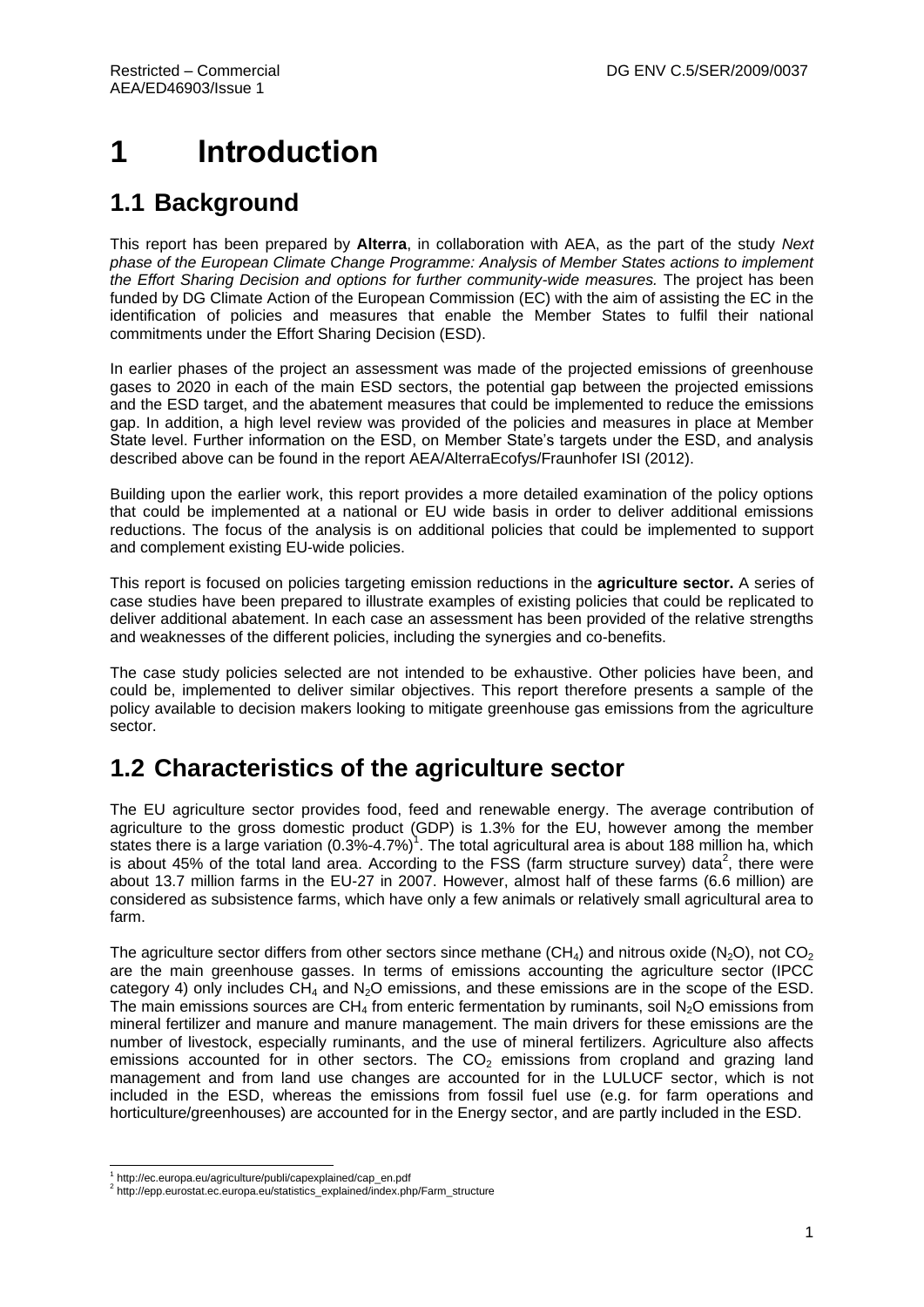## <span id="page-7-0"></span>**1.3 Emissions, policy gaps and abatement potential**

### **1.3.1Projected emissions**

In the EU-27, the agriculture sector (IPCC category 4) has an emission of 476 MtCO<sub>2</sub> eq according to the UNFCCC submissions of 2009. This is about 10% of the total EU-wide GHG emissions and about 18% of the GHG emissions within the ESD. Emissions of greenhouse gases have been in gradual decline over the past two decades. From 1990 to 2009, emissions fell by one-fifth. The reductions in the agriculture sector experienced so far have been mostly due to reductions in number of livestock, which decreased especially in the beginning of the nineties in the new member states, due to the economic and structural changes after the collapse of the former Eastern Bloc. In most EU-15 countries the number of livestock also have been reduced due to implementation of animal welfare regulations and the Nitrates Directive, which puts a limit to the amount of animal manure that is allowed to be applied.

According to projections made in 2010 using the GAINS model (Höglund-Isaksson et al., 2010), the baseline emissions scenario only shows a very minor decline, from 471 MtCO<sub>2</sub> eq. in 2005 to 463 MtCO<sub>2</sub> eq. in 2020, The total number of livestock is projected to remain more or less constant, with a slight decrease in cattle number, but increases in pigs and poultry. The Nitrogen (N) fertilizer consumption in the 2020 baseline scenario is projected to slightly increase (Höglund-Isaksson et al., 2010). However, projections are uncertain, and changes in market prices and human diets have a large impact on the amount and distribution of livestock and crops. Furthermore, the potential agricultural intensification in Central and Eastern Europe depends on the uptake of biomass cultivation for bio-energy and food prices.

The Effort Sharing Decision (ESD) establishes annual binding greenhouse gas emission targets for Member States for the period 2013–2020. These targets concern the emissions from sectors not included in the EU Emissions Trading System (ETS), such as transport, buildings, agriculture and waste. Each Member State will contribute to this effort according to its relative wealth measured as GDP per capita. At the EU level, this will deliver an approximately 10% reduction of emissions from the covered sectors in 2020 compared with 2005 levels. Whilst no sector specific target exist, if the agriculture sector were to make a proportionate contribution to the overall ESD target, in line with the emissions from the sector in 2005, then this would relate to an absolute emission of 431 MtCO<sub>2</sub> eq in 2020, based on the ESD targets for each Member State. Compared to the current GAINS baseline projection and the WEM (with existing measures) projections by the Member States, the calculated emission reduction is only small and not sufficient to reach the ESD target. This shows that there is still a large policy gap if Member States want to reduce emissions from agriculture proportionally to the ESD target.

### **1.3.2Abatement potential**

The abatement measures for agriculture can be grouped into four main categories, i.e. i) changes in feeding rations for cattle and improved cattle fodder (mainly aimed at lower  $CH_4$  emissions from manure storage and ruminants, respectively, and ii) anaerobic digestion (ruminants versus non ruminants e.g. pigs and poultry), iii) reduced N-application (aimed at less  $N<sub>2</sub>O$  from soil applications of fertilizer and manure) and iv) application of nitrification inhibitors.

Reduced N application is being used as result of implementation of measures to reduce N emissions under the EU Nitrates Directive. For anaerobic digestion several Member States have or are developing policies to stimulate anaerobic digestion of animal manure. For nitrification inhibitors and improved cattle fodder, both measures are currently still at an experimental stage and not applied at large scale.

According to the projected technical mitigation potentials from the SERPEC study (SERPEC, 2009) the total mitigation potential in agriculture could be as high as 122 MtCO<sub>2</sub>-eq per year by 2020, which is in the same order of magnitude as the GAINS results. This is 26% of the projected 2020 baseline emissions from agriculture. For about 40% of this mitigation potential (50 MtCO<sub>2</sub>-eq) the costs are estimated to be less than  $\epsilon$ 25 per ton CO<sub>2</sub>-eq. These estimates should be treated with some caution as limited testing in practice nor extensive implementation has been recorded across Member States.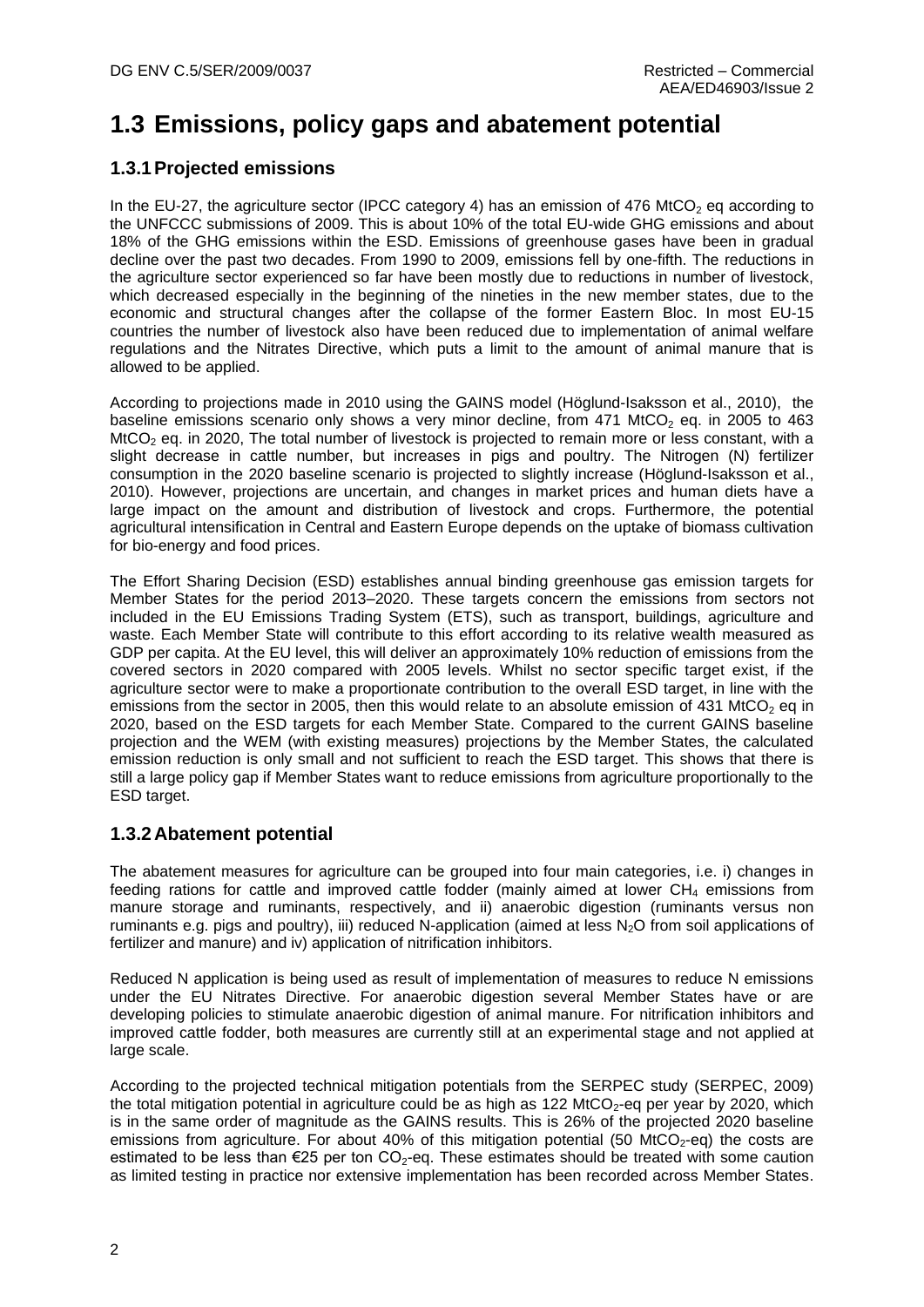For certain measures there are some large differences in the projected emissions savings from the technical potentials in the SERPEC study and those estimated in Member State policy studies. This may indicate that it might be difficult to deliver the potential emission reductions in practice.

### <span id="page-8-0"></span>**1.4 The need for policy intervention**

As stated in Section 1.3.1 the projected baseline emissions from the sector agriculture are 463 MtCO<sub>2</sub> eq. in 2020, whereas the required emission level to reach the ESD target, assuming a proportional share of the overall ESD target, is 431 MtCO<sub>2</sub> eq. This shows that there is still a large policy gap if Member States want to reduce emissions from agriculture proportionally to the ESD target. Consequently, the technical abatement potential (Section 1.3.2) is much larger and measures with a cost of less than  $\epsilon$  25 per ton CO<sub>2</sub>-eq may be sufficient to reach this illustrative target<sup>3</sup>. However, there are certain barriers and market failures in place which may limit the take up of this abatement potential.

The main barrier for farmers is related to higher costs for implementation of the specific measures and application of technologies. For example, in the case of anaerobic digestion the prices a farmer can receive for the energy produced are not sufficient to cover all cost and as a result - without economic incentives - the uptake will be low. Other barriers are lack of information and awareness among farmers about the possible abatement measures and of the potentials for reducing emissions of greenhouse gases on farm. Many farmers and activities have not been labelled in terms of emissions of (levels of) emissions greenhouse gases nor have target for the sector or farmers been discussed and set in most or all Member States.

For some other measures, e.g. nitrification inhibitors, research is ongoing and the effectiveness of the measure remains rather uncertain. This uncertainty also holds for any positive effect on yield of crops or grassland based on the application of (expensive) nitrification inhibitors to limit nitrogen losses and nitrous oxide emissions. The same holds for improved cattle feed: reduction of methane due to changes in diet are rather certain, but often come at higher cost (buying additional feed or re-structure on farm production of different feed crops) or farmers would not be familiar with technology or reluctant to adapt on-farm feed production strategy. Contrary, the effect of feed additives on the rumen methane production is still uncertain and requiring research to continue.

## <span id="page-8-1"></span>**1.5 Policy options**

#### **1.5.1EU policy landscape**

At EU level, many active environmental legislation and policies target the sector agriculture as shown in [Figure 1.](#page-9-0) Several EU environmental policies such as Nitrates Directives, Cross Compliance and Good Agricultural and Environmental Conditions (GAEC) under the Common Agricultural Policy (CAP), as well as the Renewable Energy Directive have the potential to influence greenhouse gas emissions from agriculture.

The CAP reform is in progress and CAP after 2013 may include further incentives for climate related mitigation. On 12 October 2011 the Commission presented a set of legal proposals designed to make the CAP a more effective policy for a more competitive and sustainable agriculture and vibrant rural areas. The aim of the reform of the CAP after 2013 is to strengthen the competitiveness and the sustainability of agriculture and maintain its presence in all regions, in order to guarantee European citizens healthy and quality food production, to preserve the environment and to help develop rural areas. Climate action is one of the three objectives set for the CAP reform. In the proposals for the direct payments (Pillar 1) three greening measures are included, i.e. retaining permanent pasture, crop diversification and establishment of ecological focus areas and these have been defined as GAEC's and are under review and may be transformed in the current process of reforming the CAP. Under Rural Development Regulation (Pillar 2), climate mitigation (and adaptation) are also frequently mentioned and these would include agri-environmental measures.

 3 In practice, Member States are likely to review the abatement potential across all sectors, so as to deliver the target at least cost as a whole, accounting for the different potentials within sub-sectors.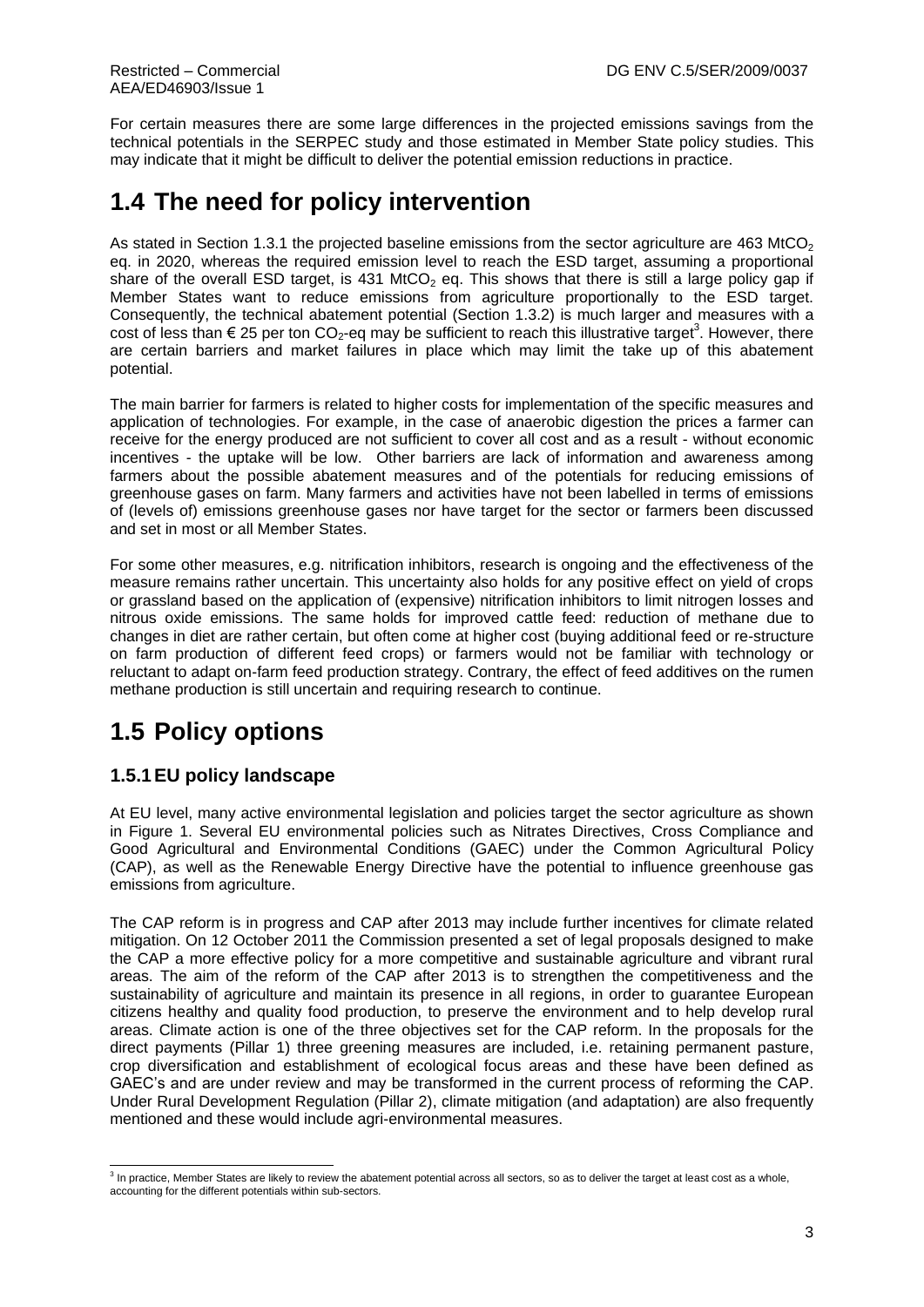Agri-environmental measures are a key element for the integration of environmental concerns into the Common Agricultural Policy. Agri-environmental measures are designed to encourage farmers to protect and enhance the environment on their farmland by paying them for the provision of environmental services. Farmers commit themselves, for a minimum period of at least five years, to adopt environmentally-friendly farming techniques that go beyond legal obligations. In return, farmers will receive payments that provide compensation for additional costs and income foregone resulting from applying those environmentally friendly farming practices in line with the stipulations of agrienvironmental contracts. Examples of commitments covered by national/regional agri-environmental schemes include: i) environmentally favourable extensification of farming, ii) management of lowintensity pasture systems, iii) integrated farm management and organic agriculture, preservation of landscape features such as hedgerows and woods. In addition, in rural development policies, further payments and subsidies might be allocated to adopting innovative technologies including anaerobic digestion. Agri-environmental measures will be designed at the national, regional, or local level so that they can be adapted to particular farming systems and specific environmental conditions (see http://ec.europa.eu/agriculture/envir/measures/index\_en.htm).

#### <span id="page-9-0"></span>**Figure 1: Active environmental legislation and policies that target the sector agriculture across EU27.**



### EU: environmental legislation

### **1.5.2National policies**

Based on the EEA database on climate change policies and measures (PAM's)<sup>4</sup>, most Member States have defined several policies and measures that target the agriculture sector. However, many of these policies and measures are related to targets set by EU policies on air quality / ammonia (NEC Directive, IPPC, Gothenburg protocol), nitrate (Nitrates Directive) and related to the CAP (cross compliance measures). These are generally not specifically aimed at climate change mitigation and their impact may be uncertain or their impact may not show in the emission calculations or national inventories. However, most do have positive effects on reducing GHG emissions, especially on  $N_2O$ , since they lead to reduction of the amount of nitrogen inputs.

Most Member States have thus not yet defined and implemented specific policies to mitigate non- $CO<sub>2</sub>$ greenhouse gases from agriculture. Some are in the process of identifying and planning policies and others have (voluntary) agreements with the agriculture sector to reduce GHG emissions, e.g. Convenant "*Schoon en Zuinig*" in the Netherlands, Green Growth Agreement in Denmark, Comprehensive Rural Environmental Protection Scheme on sustainable farming in Ireland and government-industry partnership in United Kingdom.

<sup>1</sup> 4 http://www.eea.europa.eu/themes/climate/pam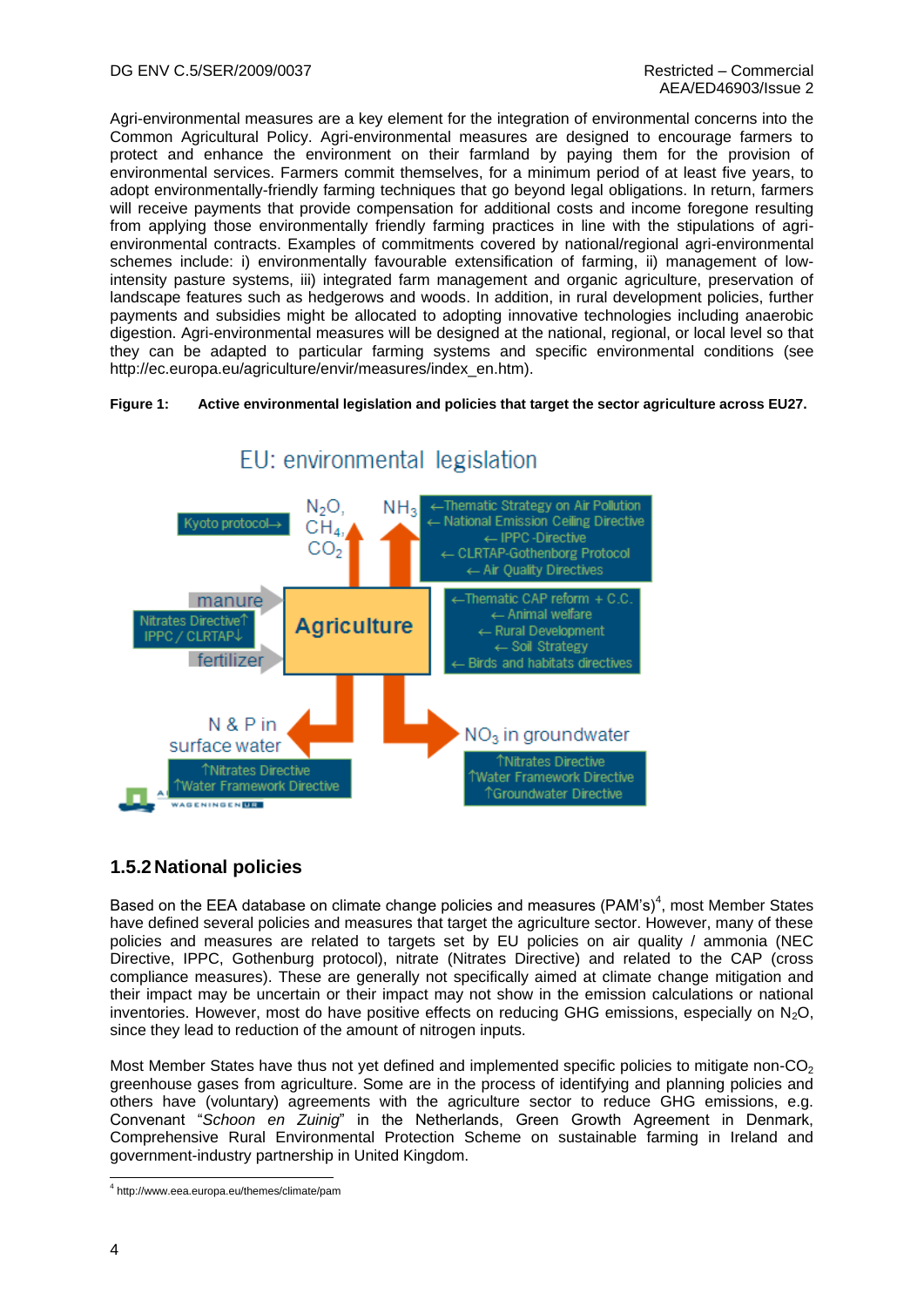### <span id="page-10-0"></span>**1.6 Selection of case study polices**

The case studies aim to summarise the relative strengths and weaknesses of selected policies and measures in member states that target emission reduction for  $CH<sub>4</sub>$  from manure management and  $N<sub>2</sub>O$  from soils.

In the EU methane is primarily from enteric fermentation by ruminants and from manure management. Mitigation of methane from enteric fermentation is possible by all kinds of changes in feed intake and feed additives, and this many options are researched and at an experimental stage. Some options, e.g. the feed additive BsT (bovine somatotropin) has been demonstrated to reduce GHG emissions per litre of milk, and is used in some countries. For reasons of food security and animal welfare and concerns on consumer acceptance and preference this BsT is banned in the EU. No EU or MS policies exist yet, except for supporting further research. Therefore this case study will only focus on mitigation of methane from manure management by anaerobic digestion (AD) of manure for biogas production. AD does not only reduce  $CH_4$  emission from slurry stores, but by capturing that  $CH_4$ , and generating more, it produces renewable energy, both electricity and heat, which can displace fossil fuels and generate additional farmers income. This technology has attracted major attention throughout many member states and is relatively well documented. In several Member State the introduction and implementation of this technology has been promoted by specific subsidy programmes.

Nitrous oxide is primarily emitted from soils following the application of manure and mineral and organic fertilizers and grazing with urine and dung deposits. A minor fraction of  $N_2O$  is coming from manure management. Currently there are hardly any MS policies that directly focus on  $N<sub>2</sub>O$  mitigation from agricultural soils, however, many MS have policies that aim at reducing nitrogen inputs to the soil for mitigating  $NH_3$  and  $NO_3$  emissions. In this case study we will present examples of how MS use or extend current environmental policies to include climate mitigation objectives as well, with the focus on  $N_2$ O emissions from agricultural soils. We propose to not focus our approach for  $N_2$ O on specific technologies as is done for other sectors, for the reason that in the agriculture sector very many specific technologies are available. Many of these technologies would fit some but not all farms and selections by individual farmers would be required to determine best fit. Also, single technologies such as nitrification inhibitors have not been considered at a national and policy level. Finally, the emission sources of  $N_2O$  are characterized as being very diffuse and targeting these with specific technologies is difficult. More successful actions would be based on management and managerial decisions taken by groups of or individual farmers. For that reason we have selected the case studies to include a technology based option (CH<sup>4</sup> from manure management and digestion) and a managerial option on management of nitrogen losses and  $N<sub>2</sub>O$  emissions.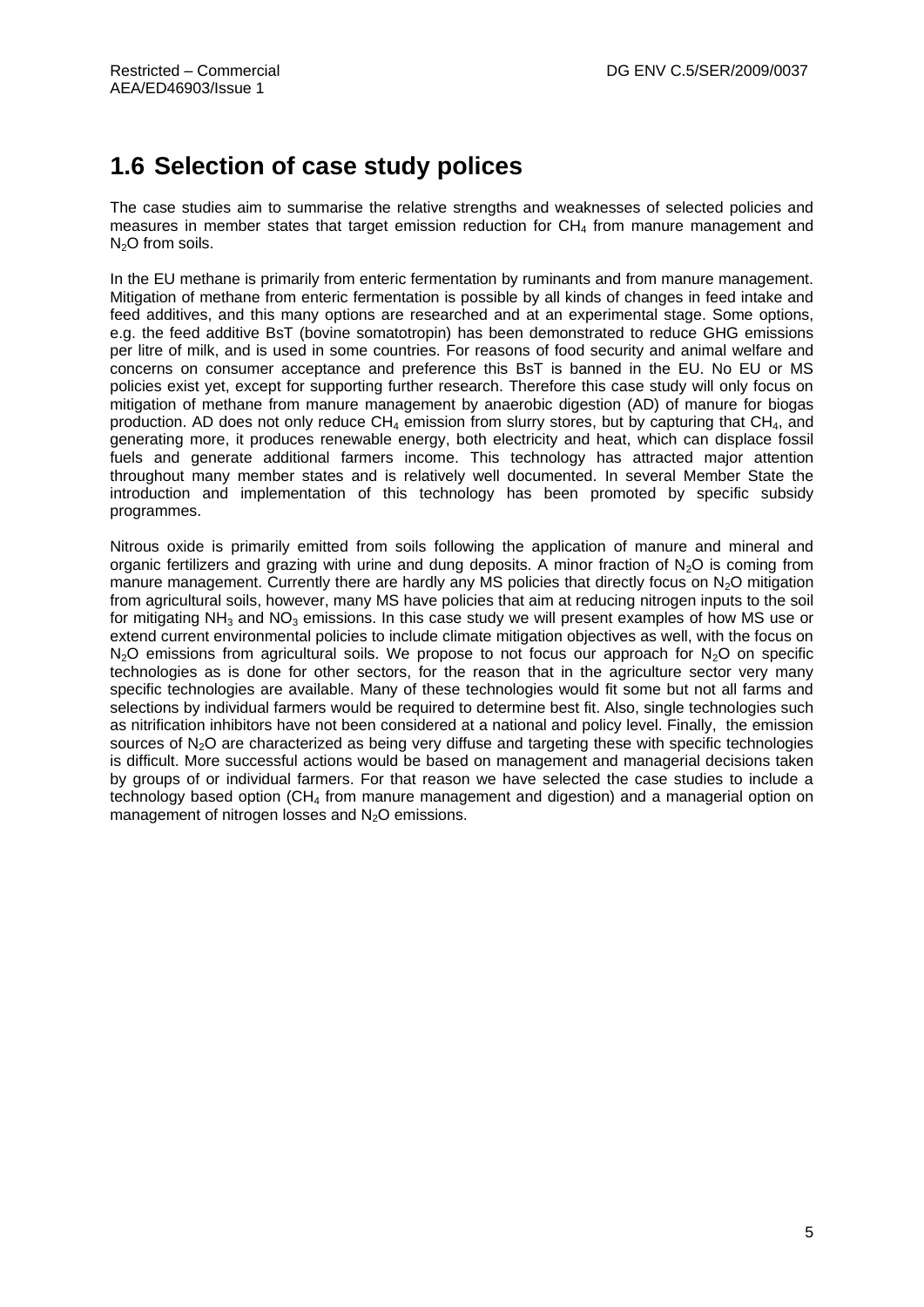# <span id="page-11-0"></span>**2 Mitigation of CH<sup>4</sup> from manure management by anaerobic digestion to biogas**

## <span id="page-11-1"></span>**2.1 Background**

Several European member states have implemented policies to stimulate the technology of anaerobic digestion (AD) of manure for biogas production. As AD is a well-proven technology for reducing greenhouse gas emissions by capturing methane from manure and at the same time producing renewable energy, policies supporting the uptake of the AD technology might achieve both goals.

However the driver and primary objective of the policy differs among member states. In some cases, like in Denmark, the main objective is clearly to reduce emissions from manure. While in other cases, like Germany, the main goal is to both increase the share of renewable energy over the use of fossil fuels and reduce the emissions of greenhouse gases by increasing the volume of bio-energy production. In most cases mitigation objectives are considered as a side-condition but not a main objective. This difference in main objective does influence the implementation and eventually the impact the policies have on mitigation goals.

## <span id="page-11-2"></span>**2.2 Barriers to uptake**

A recent study for DG Agri (AGRI-2010-EVAL-03) identified, based on 800 farm interviews, the main barriers for uptake of renewable energy on farms, including biogas. The most often identified barriers by farmers in most regions were: high investment costs, low profitability, uncertainty about profitability, long and complicated procedures to get access to subsidies and/or a permit or licence for building and operating an installation.

This suggests that further intervention for AD is needed as both the installation and the use of biogas plants are not yet cost-effective in most current applications. This is reflected in current – low – levels of AD adoption within Member States. In countries where no policy incentive has been given, anaerobic digestion on farms is very limited. In cases where existing policies were being removed, the uptake stagnates. In some cases where progressive long term policies are implemented farmers are willing to adopt the technology (Banks et al 2007).

Policy intervention is also justified in order to internalise the carbon externality i.e. GHG emissions are only partly accounted for in the energy price. Subsidisation of AD effectively puts a price on the carbon saved from using AD both from reduced emissions of  $CH<sub>4</sub>$  and from the saved fossil fuel by producing electricity and heat or applying more advance technology and providing natural gas  $(CH_4)$  to the grid.

### <span id="page-11-3"></span>**2.3 Policy options to support the uptake of anaerobic digestion**

The need for policy support to stimulate farm practices that reduce the emission of methane and at the same time generate renewable energy was acknowledged by the 2008 review of the Common Agricultural Policy (CAP) of the EU (the so-called CAP Health Check). The CAP consists of two pillars: the first pillar which constitutes the direct income support and market regulations and the second pillar which is the rural development plan. The EU determines the budget and strategic lines for the CAP but each member state has the freedom to develop its own Rural development plan.

The CAP Health Check resulted in 2009 in amendments of the Rural Development (RD) plan: financial resources for rural development should be targeted more towards so-called "new challenges" like climate change and renewable energy. For these new challenges an additional budget of approximately 1 billion EUR (almost 20% of the total additional funds) have been made available for Member States (MS). Rural development now offers a range of possibilities to support farming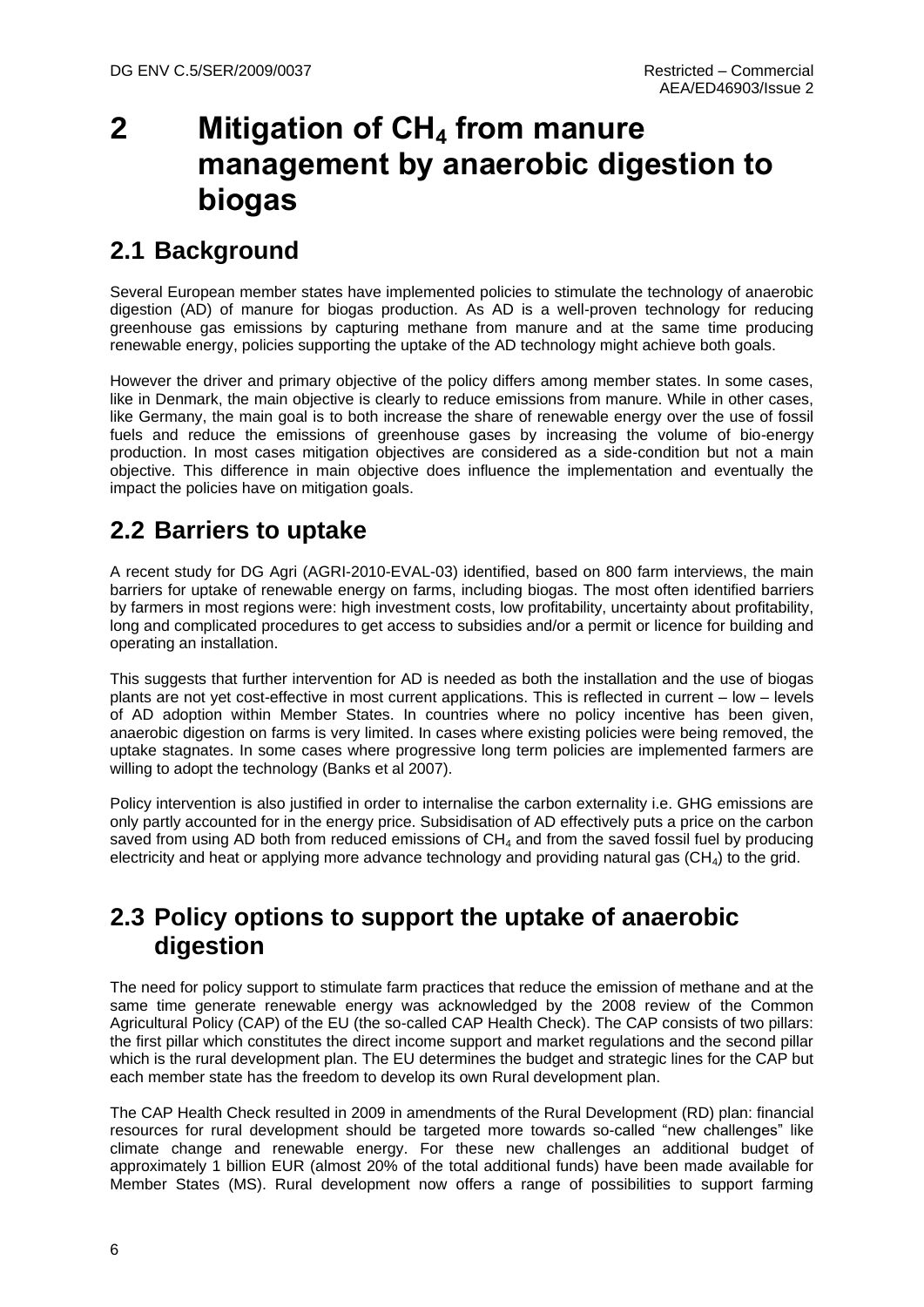practices and investments that can contribute to climate change mitigation efforts (including the increase of the use of Renewable Energy (RE) resources)

The RDP 2009 amendments resulted in specific measures for dissemination of knowledge and financial incentives for the installation of biogas plants. [Table 1](#page-12-1) gives an overview of the different RDP measures and in what way they link with the renewable energy targets.

| <b>RDP</b><br><b>Axis</b> | <b>Measure</b>                                             | Opportunity to stimulate Anaerobic Digestion of manure                                                                                                                                                                                                               |
|---------------------------|------------------------------------------------------------|----------------------------------------------------------------------------------------------------------------------------------------------------------------------------------------------------------------------------------------------------------------------|
| 1                         | 111 Vocational training<br>and extension                   | Specific measure for dissemination of knowledge, e.g. demonstration<br>project concerning renewable energy                                                                                                                                                           |
|                           | 121 Modernisation of<br>agricultural holdings              | Support to new environmental technologies, particularly in relation to,<br>renewable energies. Support to investments in new and modern manure<br>and slurry storage and treatment facilities for manures and production of<br>biogas (and electricity to the grid). |
|                           | 124 Cooperation for<br>innovation.                         | Contains specific support for concrete innovative activities, like<br>renewable energy.                                                                                                                                                                              |
| 3                         | 311 Diversification into<br>non-agricultural<br>activities | Investments in biogas production through utilization of manure and<br>slurry (especially in high density livestock areas)                                                                                                                                            |
|                           | 321 Basic rural services                                   | Support for establishing facilities for biogas production                                                                                                                                                                                                            |

<span id="page-12-1"></span>**Table 1:** *Rural Development measures with possibilities for supporting biogas production.*

At a national level, 3 types of policy instruments are implemented: economic, regulatory and information. Economic instruments are needed as financial incentives for investments in the technology and to ensure a fixed price for electricity on the long term. Regulatory instruments are needed to keep the balance between encouraging a growth in the use of anaerobic digestion and the need to ensure protection of the environment. Information instruments are needed to raise awareness and capacity for the operation of the AD technology.

### <span id="page-12-0"></span>**2.4 Application of the measure in EU Member States**

Denmark was in 1988 one of the first member states that adopted a policy for stimulation anaerobic digestion (AD). Later on Germany implemented the Law on Renewable Energy in 2000. In both cases the most important policy instruments are economic one, like guaranteed prices on the electricity a biogas plant generates and putting an extra financial bonus in cases a farmer complies with feed-in requirements (e.g. at least 30% manure).

Other member states only adopted specific policies for the stimulation of AD since 2009 initialized by the outcomes of the Health Check. The current implementation of GHG reducing policies, also including incentives for the adoption of AD, within member states is reflected in the table below. Many member states do have policies aimed at reducing methane emissions from agriculture, but only a couple have specific policies on stimulating adoption of AD of manure.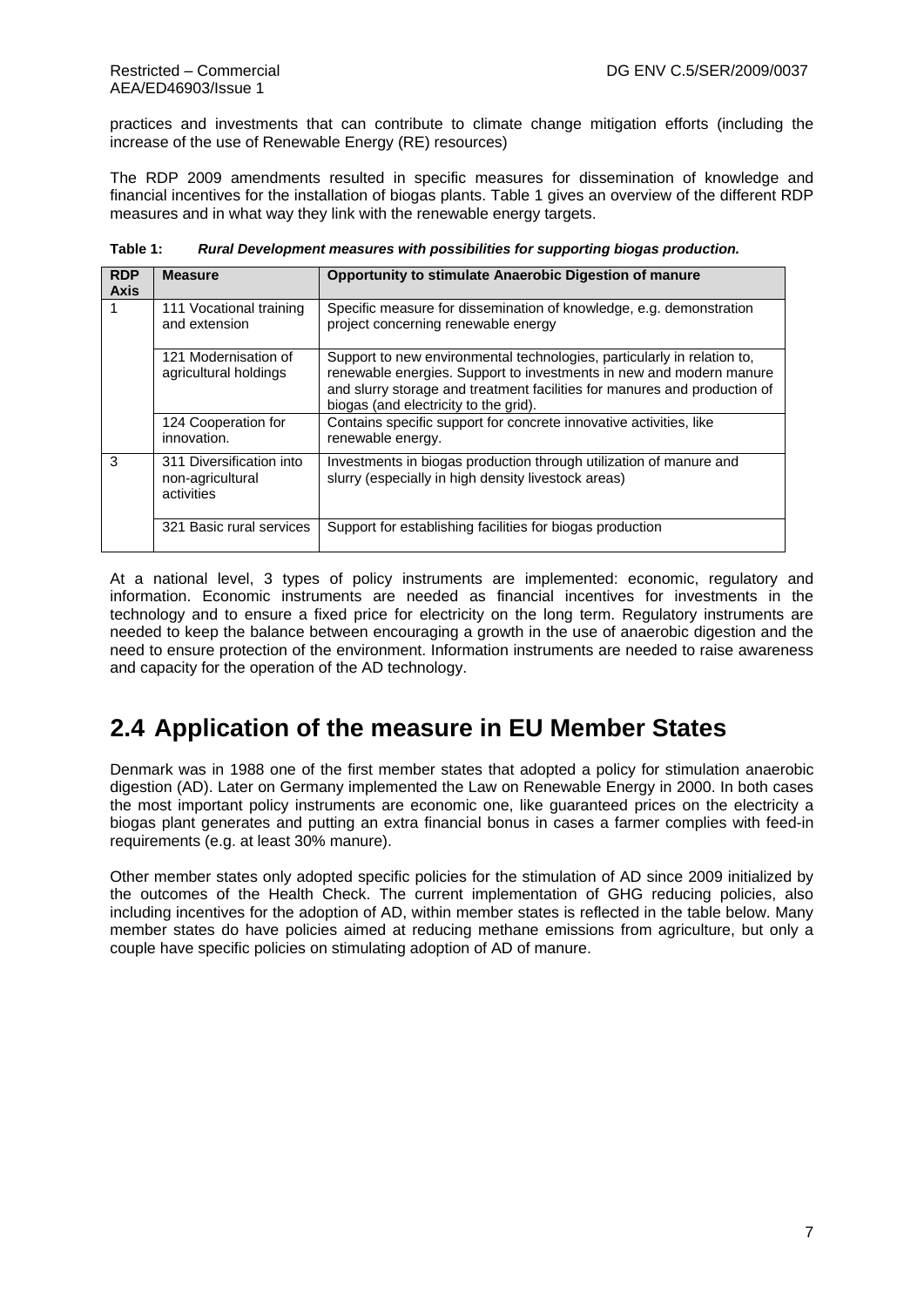**Table 2: Different types of policies within member states**

| <b>MS</b>                | <b>Name</b>                                                                    | <b>Type</b>              | <b>Information</b>                                                                                                                                                                                                                                                                                                                                                                                                                                                                                                                                                                                                                                  | <b>Status</b> |
|--------------------------|--------------------------------------------------------------------------------|--------------------------|-----------------------------------------------------------------------------------------------------------------------------------------------------------------------------------------------------------------------------------------------------------------------------------------------------------------------------------------------------------------------------------------------------------------------------------------------------------------------------------------------------------------------------------------------------------------------------------------------------------------------------------------------------|---------------|
| UK                       | Anaerobic<br>Digestion                                                         | Research<br>Information  | In February 2009, the Government published Anaerobic<br>Digestion: Shared Goals. This document sets out the shared<br>goals that businesses, regulators, Government and other<br>stakeholders aim to achieve by the cost effective, innovative and<br>beneficial use of anaerobic digestion in England. Government is<br>now working with these actors to develop an Implementation<br>Plan. This will set out the practical measures that each will take<br>individually and collectively to achieve the goals.                                                                                                                                    | adopted       |
| UK                       | Accelerating<br>the Uptake of<br>Anaerobic<br>Digestion in<br>England          | regulatory               | Accelerating the Uptake of Anaerobic Digestion in England <sup>5</sup> . This<br>is an Action Plan and the implementation scheme in the action<br>plan includes an economic framework, a regulatory framework,<br>information, capacity building, research and a package of<br>financial measures including subsidies and loans.                                                                                                                                                                                                                                                                                                                    | adopted       |
| <b>DK</b>                | Biogas action<br>programme                                                     | Information              | Action programme from 1988 - 2002, initializing a global network<br>through research and development activities, construction and<br>monitoring, and information activities. It also included an<br>investment grant for centralised biogas plants (up to<br>40% of costs) and a loan scheme with low interest rates. The<br>Biogas Action Programme followed a bottom-up approach,<br>constructing one or two centralised biogas plants annually                                                                                                                                                                                                   | implemented   |
| $\overline{\mathsf{DK}}$ | Biogas plants                                                                  | Economic                 | In order to ensure renewed growth the politically fixed subsidy on<br>the sales price of electricity production based on biogas was<br>adjusted by the Energy Policy Agreement of 21 February 2008.<br>The agreement resulted in the Law on Promotion of Renewable<br>Energy of 27 December 2008. Consequently the latest projection<br>from the Danish Energy Agency expects an increase in the<br>biogas production from 4 PJ in 2007 to 12 PJ in 2020. This is<br>expected to imply a five or six fold increase in the volume of<br>manure digested meaning that close to 30 % of all manure shall<br>be used for biogas generation before 2020. | implemented   |
| AT                       | Payments for<br>investments in<br>emission<br>reducing<br>animal<br>production | Economic                 | Investments in and support to new installations of livestock<br>stables and manure storage, e.g. slurry and manure store<br>facilities, slurry hose techniques.                                                                                                                                                                                                                                                                                                                                                                                                                                                                                     | adopted       |
| AT                       | <b>Biogas</b><br>production                                                    | Economic                 | Financial support for the digestion of slurry and manure in biogas<br>plants to reduce methane emissions from manure management.<br>Additionally, the reduction potential in the energy sector should<br>be taken into account.                                                                                                                                                                                                                                                                                                                                                                                                                     | implemented   |
| <b>NL</b>                | Manure<br>digestion                                                            | Information,<br>economic | Stimulation of manure digestion is part of the 'Schoon en Zuinig'<br>policy. The policy aims at an energy production of 50 PJ from AD<br>by 2020 via agreements and subsidies                                                                                                                                                                                                                                                                                                                                                                                                                                                                       | implemented   |

Source: EEA database http://www.eea.europa.eu/themes/climate/pam/introduction)

 5 See[: http://www.defra.gov.uk/publications/files/anaerobic-digestion-strat-action-plan.pdf.](http://www.defra.gov.uk/publications/files/anaerobic-digestion-strat-action-plan.pdf) This strategy sets out a vision for AD, whilst the Action Plan sets out the actions in detail that are needed to bring about an increase in energy from waste through anaerobic digestion (DEFRA, 2011).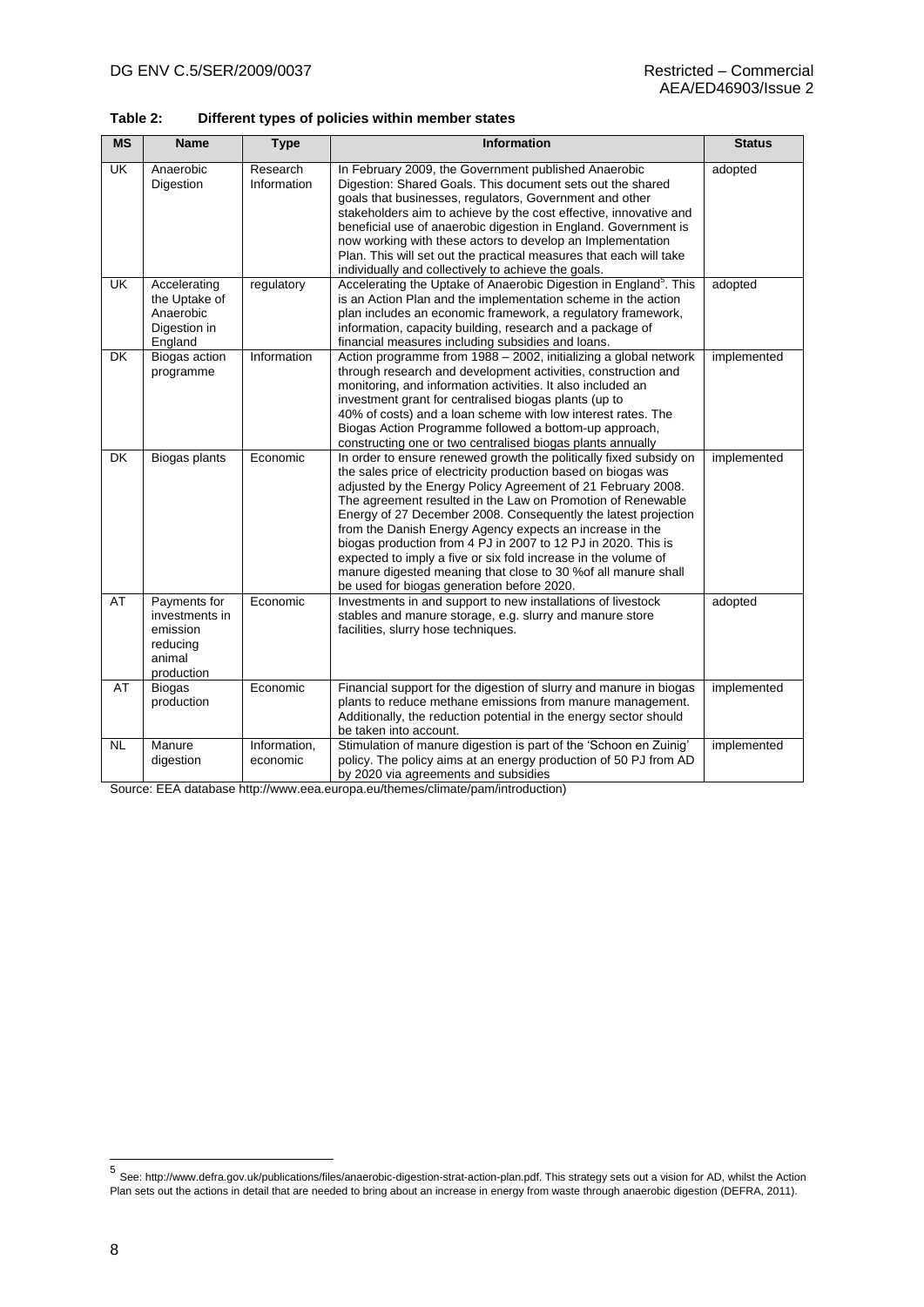## <span id="page-14-0"></span>**2.5 Main features of the measure**

#### *Germany*

In March 2000 the Renewable energy Law (*Erneuerbare Energien-Gesetz EEG*) was introduced in Germany and brought about an unprecedented and rapid increase of biogas plants on German farms within the timeframe of a decade (2000 – 2010), see [Figure 2.](#page-14-1)

#### <span id="page-14-1"></span>**Figure 2:** *Development of the number of biogas plants and the total installed electric output in megawatt*



German law covers many types of renewable energy of which energy from biomass is only one type. The law establishes a number of rules concerning technical requirements, distribution and tariffs. It also lists the fixed tariffs and extra bonuses paid for electricity per kW/h for the different types of renewable energy to producers (farmers), the so-called NaWaRo $^6$  bonus.

As for biogas installations the law states:

- That the payment of the fixed tariff only applies when a certain minimum reduction in greenhouse gases is achieved while generating the electricity from the utilised biomass or manure.
- An extra and conditional NaWaRo-bonus will be paid on top off the fixed tariff in those cases where the share of manure at all times does amount to at least 30 mass per cent of the total mass that is digested.

[Table 3](#page-15-0) lists the basic electricity prices and bonuses paid for farm-based digestion in Germany. The guaranteed price for electricity over a 20-year period is the most important drivers of the increase in the number of biogas plants (Banks 2007).

Over 30 different organic by-products and wastes from agriculture are permitted for use in biogas plants. The use of energy crops has increased to such extent that they are almost displacing manure as primary substrate, some plants now operate already exclusively on energy crops. This development is in some way counter-productive as one of the major benefits of biogas plants is its ability to improve manure management and reduce GHG emissions from raw manure storage.

<sup>1</sup>  $6$  NaWaRo = nachwachsenderohstoffe (renewable raw materials)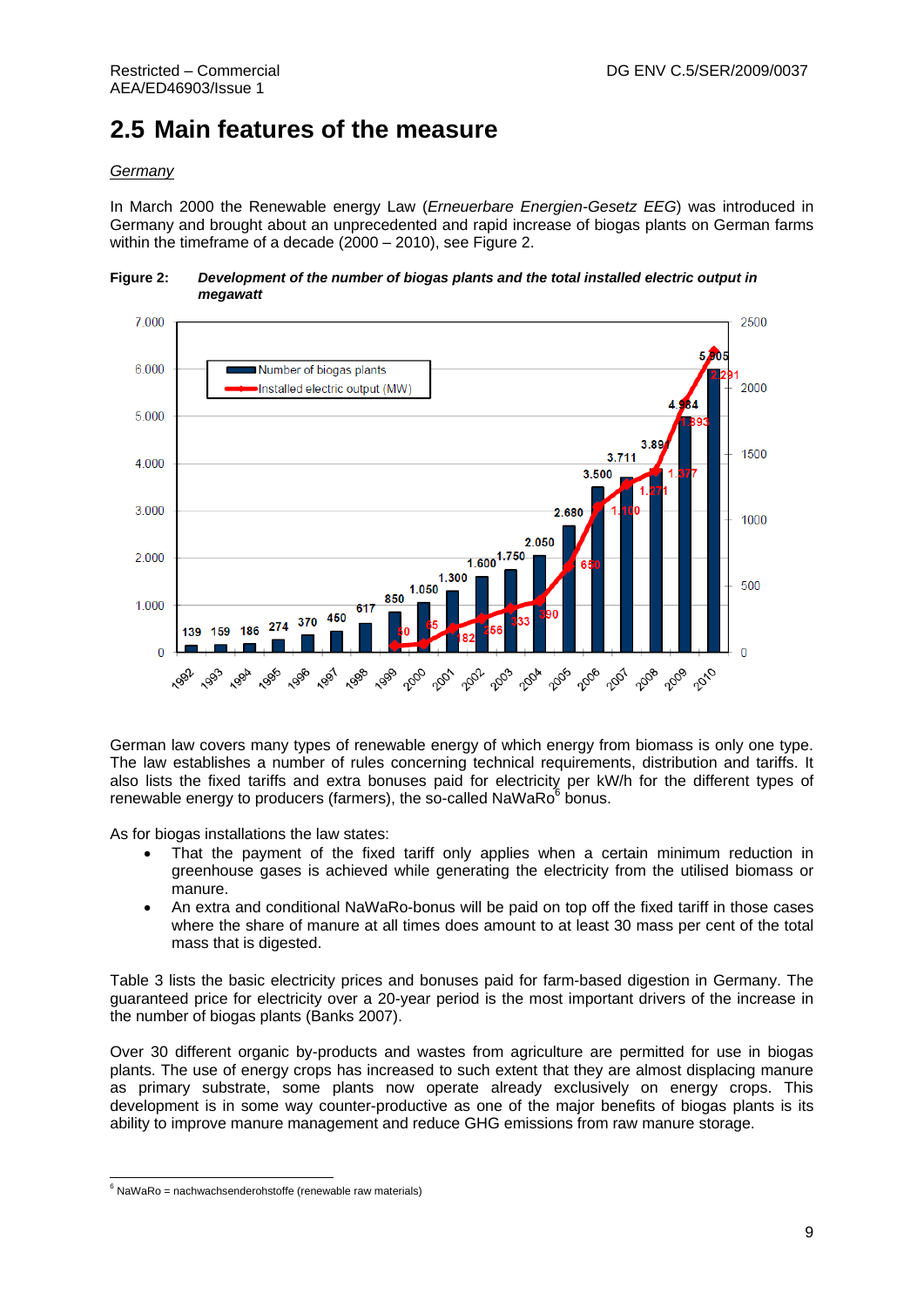In this respect regulating the licensing of co-fermentation products in manure fermentation is important. The regulation of this licensing is in Germany advanced and complex. It is based on the type of organic biomass used for the production of biogas. As for manure, there are two important laws: "*Düngegesetz"* and the "*Düngeverordnung"*. The latter law fixes rules for the use of manure, and distinguishes between co-fermentation products as feed stock from own property (and farm) or feedstock imported from outside the own property (and farm).

#### <span id="page-15-0"></span>**Table 3:** *Overview of the basic electricity price and bonuses paid for farm-based digestion in Germany (based on EEG 2009)*

| <b>Payment/Output capacity</b>                    | $<$ 150 kW | $< 500$ kW | $<$ 5 MW | >5 MW                    |
|---------------------------------------------------|------------|------------|----------|--------------------------|
| Basic electricity price                           | 11.5       | 9.9        | 8.9      | 8.4                      |
| Bonus for energy crops                            |            |            |          | $\overline{\phantom{a}}$ |
| Bonus for CHP                                     |            |            |          |                          |
| Technology bonus (only if CHP condition fulfilled |            |            |          |                          |

The rural development (RD) policy in Germany is organised on federal state level, so 14 different RDP's are implemented. Each RDP is dealing differently with new challenges such as climate change and renewable energy (ENRD 2011). In terms of total additional budget, 19% is spent on climate change and only 2% on renewable energy. The share of the budget spent on these new challenges differs among federal states, but overall support to biogas plants is not a key feature of the RDP's. Only four out of fourteen federal states spent money on renewable energy whereas all spent money on climate change. The specific measures that can be used to support the installation of biogas plants are implemented by only a couple of federal states.

In 2012 the renewable energy act (EEG) will be reformed and includes new requirements to receive feed-in tariff for biogas production. These include a maximum of 60% (mass based) maize and grain and a minimum of 60% heat utilisation or otherwise a minimum use of 60% (mass based) of liquid manure. Furthermore a bonus can be obtained based on the substrate used (Class 0 is waste (no bonus); Class 1 is maize, and Class 2 is grass (higher bonus for landscape maintenance) and also for more manure a higher bonus can be received). No additional bonus on top of the basic feed-in tariff anymore, except for upgrading biogas to bio-methane. The new requirements aim to reduce the negative impacts of the energy crop production and to increase the use of manure.

Wilkinson (2011) reviewed the drivers behind the adoption of on-farm anaerobic digestion in Germany. They concluded that feed-in-tariffs were the main driver for biogas development, while the biophysical and socio-economic character of farming in Germany provided the fertile ground for the financial incentives. For instance, the intensive animal production and the fact that farmers have to comply with the EU Nitrates Directive are drivers for biogas investments. Banks et al. (2007) indicated that in Germany the introduction of biogas plants was successful due to the introduction of the "Renewable Energy Law", which requires grid operators to prioritise RE electricity to get access to the grid above fossil based alternatives.

#### *Denmark*

In 1988 a Biogas action programme that aimed to improve farm management and nutrient control was initiated in Denmark (Raven 2010). The programme includes research and development activities, support for the construction and monitoring AD plants, information activities and additional regulations. Initially, the EU nitrates directive drove the need for the setup of the programme: the whole territory of Denmark is designated as nitrate vulnerable zone, therefore all farms in Denmark have to comply with the requirement of a 9-months storage capacity for manure, restrictions on fertilizer application etc. (Banks et al 2007). However, in 2002 the action programme stopped under the new government (Raven 2010). Today, Denmark promotes renewable electricity generation through a premium tariff. In 2008 the Law on Promotion of Renewable Energy was implemented, guaranteeing a support price per kW/h delivered from biogas plants. The Danish government expects that this new law will deliver a five or six fold increase in the volume of manure digested meaning that close to 30 % of all manure shall be used for biogas generation before 2020.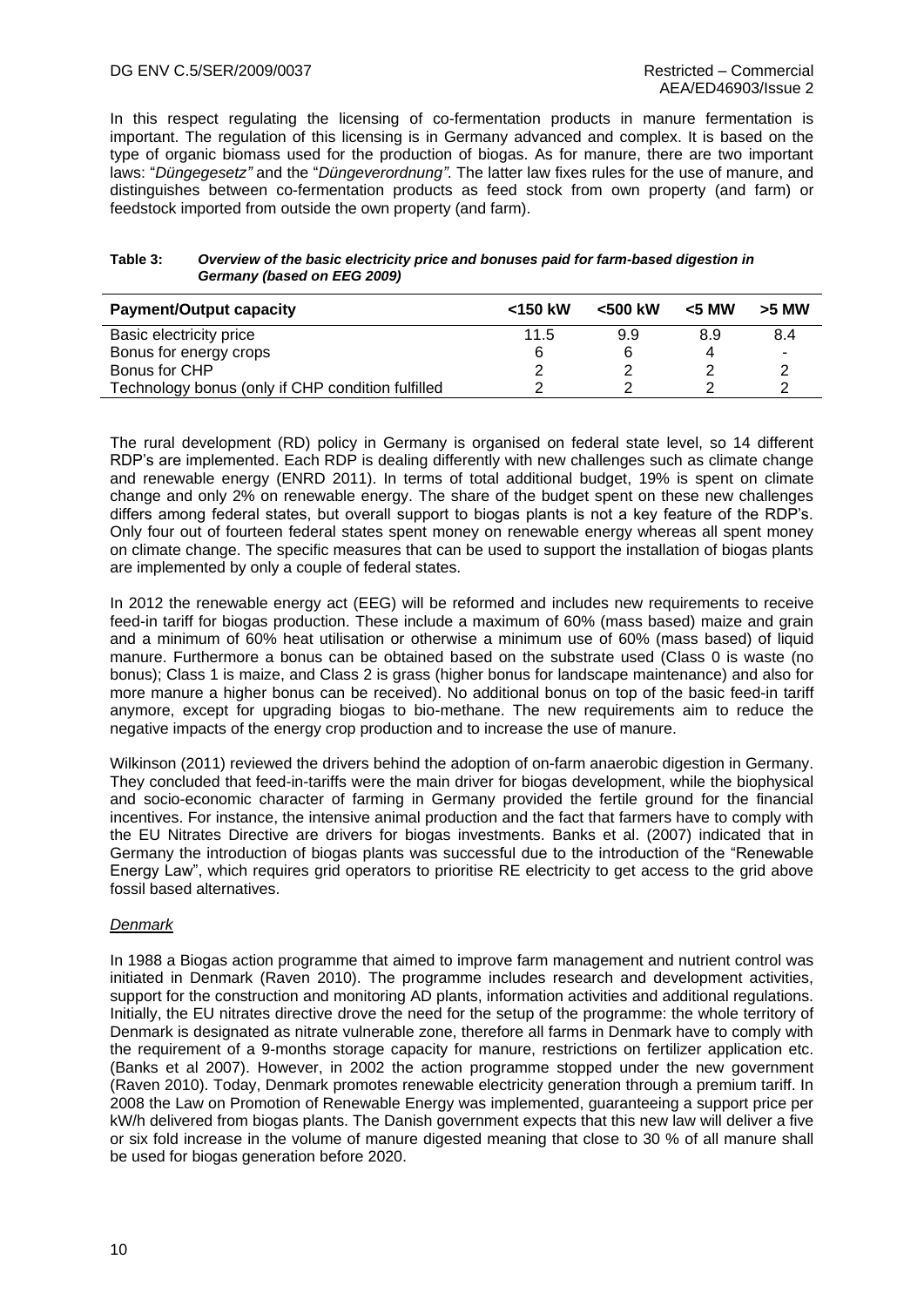The Danish Rural Development Programme integrates several aspects of further reducing GHG emission and increasing the use of renewable energy sources (ENRD 2011). Specifically, it encourages the reduction of energy use and supports improvements in energy efficiency in most of the available measures. The production of biogas as an energy source is a central element of the RDP strategy in increasing the share of agricultural-derived renewable energy. The key measure for supporting renewable energies under Axis 1 of the Rural Development Policy (improving the competitiveness of the agricultural and forestry sector) is **measure 121** (Modernisation of agricultural holdings). According to the national objective of using up to the 50% of the livestock manure production for generating green energy (tripling of biogas production by 2020), the measure complements the measures for biogas production under measure 311 (Diversification into nonagricultural activities) and measure 321 (Basic services for the economy and rural population) by supporting investment in "green" processes and technologies as well as in manure treatment facilities producing biogas for use on farms. Among the envisaged key actions for Axis 3, is the establishment of biogas plants.

Ravel and Gregersen (2007) reviewed the drivers for biogas plants in Denmark since the 1970s. They mention that some specific Danish circumstances have been beneficial, such as policies for decentralised CHP, existence of district heating systems, implementation of energy taxes in the 1980s and the preference of Danish farmers to cooperate in small communities. They also mention that the current setback in biogas plants is mainly caused by a shift in energy and environmental policies and limited availability of organic waste.

#### *United Kingdom*

In march 2010 the UK's government presented an implementation plan for *Accelerating the Uptake of Anaerobic Digestion in England (Defra 2010)* which is a follow up of the 2009 vision document *Anaerobic Digestion: Shared Goals* (Defra 2009). This implementation plan sets out the strategy to stimulate AD by creating an economic framework, a regulatory framework and by capacity building, research and sharing information. As for economic instruments the plan foresees the use of Renewable Obligation Certificates (ROCs), Feed In Tariffs (FITs) or a future Renewable Heat Incentive (RHI) to provide financial incentives for the electricity and heat outputs from anaerobic digestion (Defra 2010).

As for regulatory instruments the plan foresees to introduce revised exemptions from environmental permitting for small scale on-farm anaerobic digestion; introducing new standard permits; publishing Standard and Quality Protocol for digestate; publishing guidance on the regulatory requirements for injecting biomethane into the gas grid; and, identifying the regulatory requirements for the co-digestion of sewage sludge with other feedstocks.

Capacity building, research and sharing information aim at increasing awareness and understanding of the use of the technology and its products among practitioners and researchers.

The RDP plays an important role in the realisation of the AD implementation plan (ENRD 2011). Activities aimed at reducing GHG emissions are an integral part of rural development across the United Kingdom therefore a twin-track approach to mitigation is applied through a) reducing agricultural emissions of GHG and b) off-setting and reducing GHG emissions from the UK as a whole via bioenergy, carbon storage protection and sequestration in soils and forestry. Across the UK, measure 121 (Modernisation of agricultural holdings, Investments for on-farm production and use of biogas) is the key measure for financial incentives for investments in AD technologies.

#### *The Netherlands*

The Dutch Government has implemented a specific program for energy and climate "*Schoon & zuinig*". The agricultural sector is specifically mentioned in the program, although the main focus of the program is on the  $CO<sub>2</sub>$  emissions from the horticulture (heating greenhouses). Anaerobic digestion of manure is also mentioned by the program. The aim is to have about 400 biogas plants by 2020 with a capacity of 50 PJ of energy. This should be obtained by agreements and energy subsidy (SDE), but there is a lack of translation of the objectives into concrete measures. The current SDE subsidy is by most farmers considered too low to make the biogas production cost-effective.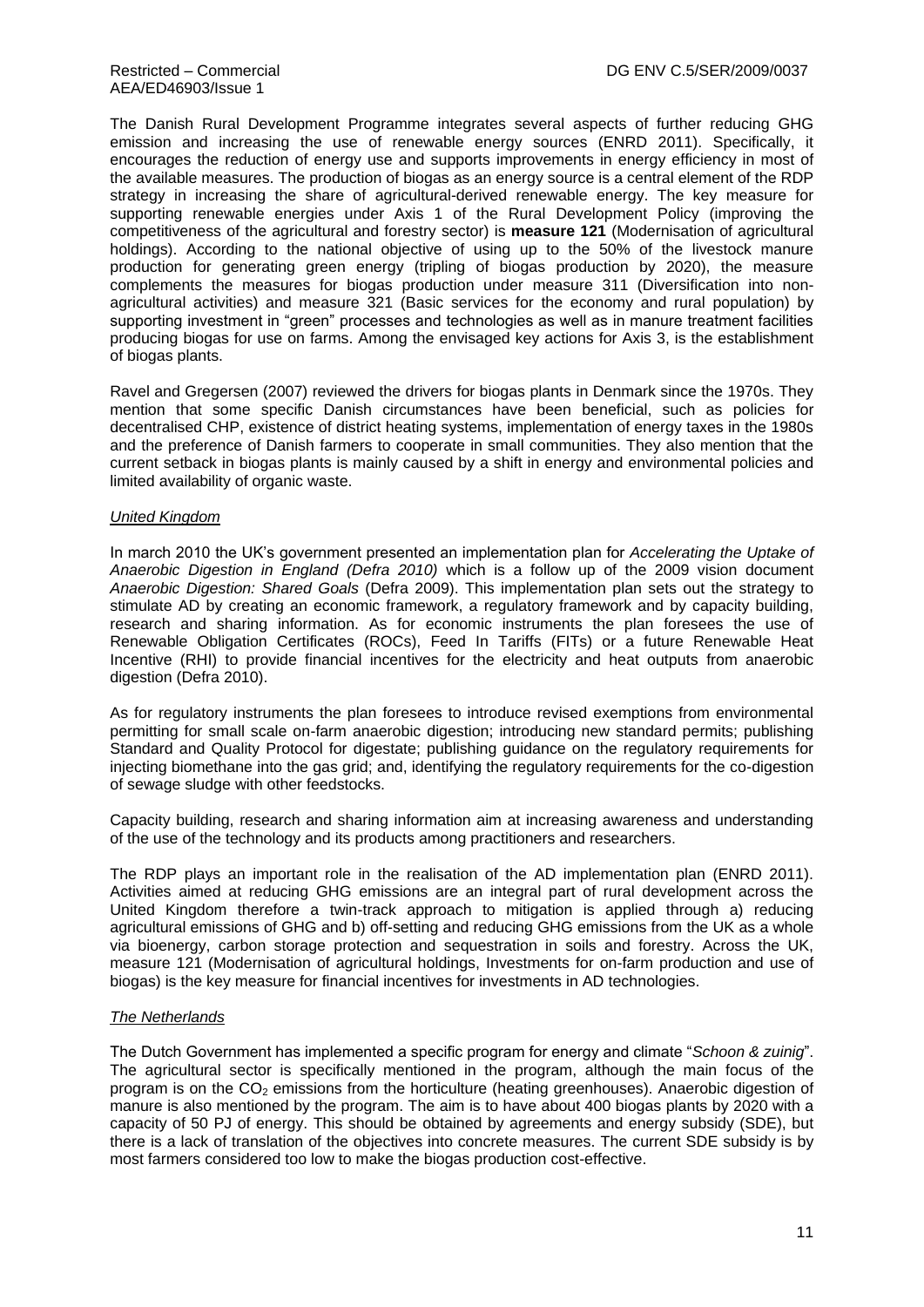## <span id="page-17-0"></span>**2.6 Evaluation of the measure**

Each of the Member States described above apply a similar mix of policy instruments to stimulate the uptake of anaerobic digestion (AD) of manure. The main types of instruments are:

- Economic: support for investments covered by the measures of the post Health Check RDP's
- Economic: fixed prices and bonuses for the delivery of electricity from biogas plants covered by laws on renewable energy.
- Regulatory: a set of regulating instruments to harmonise production of renewable energy with environmental and safety objectives.

This section evaluates the impacts of the policy in terms of Economic, Environmental and Social factors, indicating if the impacts are positive, neutral or negative and if the impact is High or Low. We focus on those measures that especially aim at encouraging farmers to adopt the AD technology. Only the economic instruments, support for investments and fixed prices and bonuses, are analysed.

(++) High Positive Impact

- (+) Low Positive Impact
- (n) Neutral
- (-) Low Negative Impact
- (- -) High Negative Impact

#### **Economic impacts**

|                                                                            |         | <b>Fixed prices and bonuses</b><br>for electricity from biogas                                                                                                                                                                                                              | <b>Financial</b><br>incentives<br>for<br>installation of biogas plants                                                                                                                                                                                          |
|----------------------------------------------------------------------------|---------|-----------------------------------------------------------------------------------------------------------------------------------------------------------------------------------------------------------------------------------------------------------------------------|-----------------------------------------------------------------------------------------------------------------------------------------------------------------------------------------------------------------------------------------------------------------|
| What was the cost<br>to deliver the<br>outcome, was it<br>value for money? | $(+)$   | $(-)$<br>The increase of bio-energy<br>production in Germany<br>shows that the up take was<br>quite good and as such the<br>measure is considered as a<br>cost-effective option for<br>delivering RE, but there does<br>not exist a cost/benefit<br>analysis of the measure | Implementation of instrument in<br>Germany was in 2010, which is<br>too recent to draw conclusions.<br>However there are signs that<br>support for investments are less<br>important than the fixed prices<br>for electricity to stimulate the<br>uptake of AD. |
|                                                                            | $(- -)$ | With the current low<br>electricity prices based on<br>fossil fuel the amount of<br>subsidy per kWh is high and<br>it is not likely that biogas<br>production will be cost-<br>effective on the short-term                                                                  |                                                                                                                                                                                                                                                                 |
| <b>What wider</b><br>economic impacts<br>does the policy<br>have?          | $(+)$   | Has a positive effect on employment via introducing new jobs, e.g. in<br>Germany about 25000 employment places were created by 2010. It is<br>not known whether this included displacement from other sectors but is<br>unlikely.                                           |                                                                                                                                                                                                                                                                 |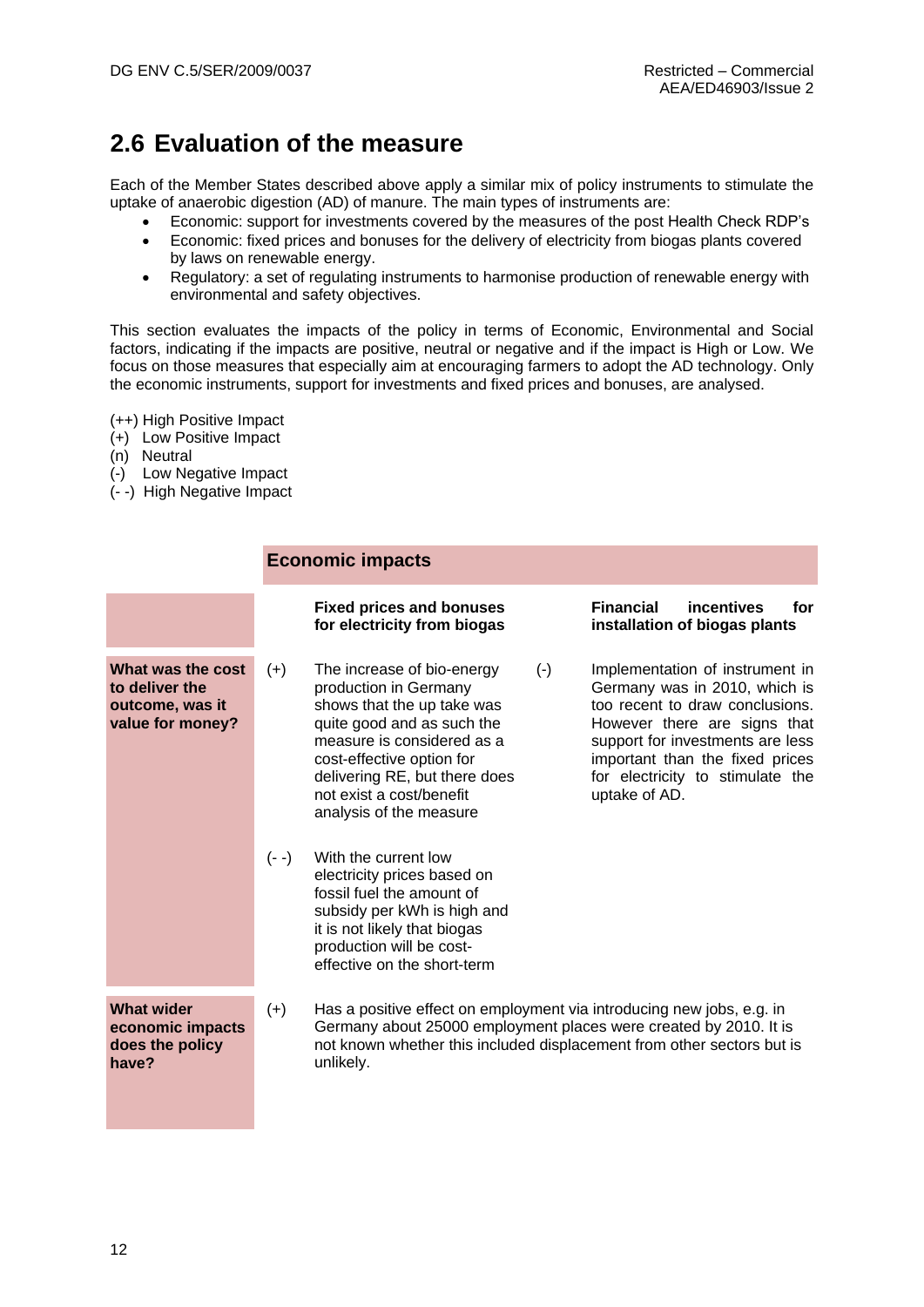### **Environmental impacts**

|                                                         |           | <b>Fixed prices and bonuses for</b><br>electricity from biogas                                                                                                                                          | <b>Financial incentives for</b><br>installation of biogas plants                                                            |
|---------------------------------------------------------|-----------|---------------------------------------------------------------------------------------------------------------------------------------------------------------------------------------------------------|-----------------------------------------------------------------------------------------------------------------------------|
| Did the<br>policy<br>deliver the<br>desired<br>outcome? | $(++)$    | Yes guaranteed prices for electricity<br>(n)<br>have proven to be a powerful<br>instrument to stimulate adoption of<br>biogas production, and<br>reduce<br>greenhouse emissions                         | Implementation of instrument in<br>Germany was in 2010. Therefore<br>is<br>too<br>recent<br>to<br>draw<br>it<br>conclusions |
|                                                         | $(-)$     | Where biogas production largely<br>depends on energy crops the net<br>GHG savings are lower and might<br>even become negative.                                                                          |                                                                                                                             |
| <b>What other</b><br>impacts has<br>the policy<br>had?  | $(+)$     | The instrument offered farms the possibility to invest in their stables and<br>manure storage facilities, which can also have positive effects on other<br>emissions, e.g. $NH3$ and particulate matter |                                                                                                                             |
| <b>Are there</b><br>impacts on<br>emissions             | $(++)$    | In addition to the reduction in emissions from fossil fuel use the production of<br>manure-based biogas reduces GHG emissions from manure management                                                    |                                                                                                                             |
| from other<br>sectors?                                  | $(\cdot)$ | The use of energy crops as feedstock can increase GHG emissions in the<br>agriculture sector                                                                                                            |                                                                                                                             |

### **Social impacts**

|                                                                                                                         |       | <b>Fixed prices and bonuses</b><br>for electricity from biogas                                                                                                                          | <b>Financial incentives for</b><br>installation of biogas plants                                                                                                                        |
|-------------------------------------------------------------------------------------------------------------------------|-------|-----------------------------------------------------------------------------------------------------------------------------------------------------------------------------------------|-----------------------------------------------------------------------------------------------------------------------------------------------------------------------------------------|
| Was the policy<br>well received,<br>were there<br>issues in<br>gaining<br>acceptability,<br>what did they<br>relate to? | $(+)$ | Considering the up-take it can<br>$(+)$<br>be said that the policy was well<br>received.<br>Although<br>some<br>discussion on the sustainability<br>of bio energy crops has<br>emerged. | Implementation of instrument was in<br>2010, which is too recent to draw<br>conclusions. However, given<br>the<br>positive effect on employment the<br>policy will probably be accepted |
| What are the<br>distributional<br>impacts?                                                                              | $(+)$ | Has created/sustained jobs in rural communities                                                                                                                                         |                                                                                                                                                                                         |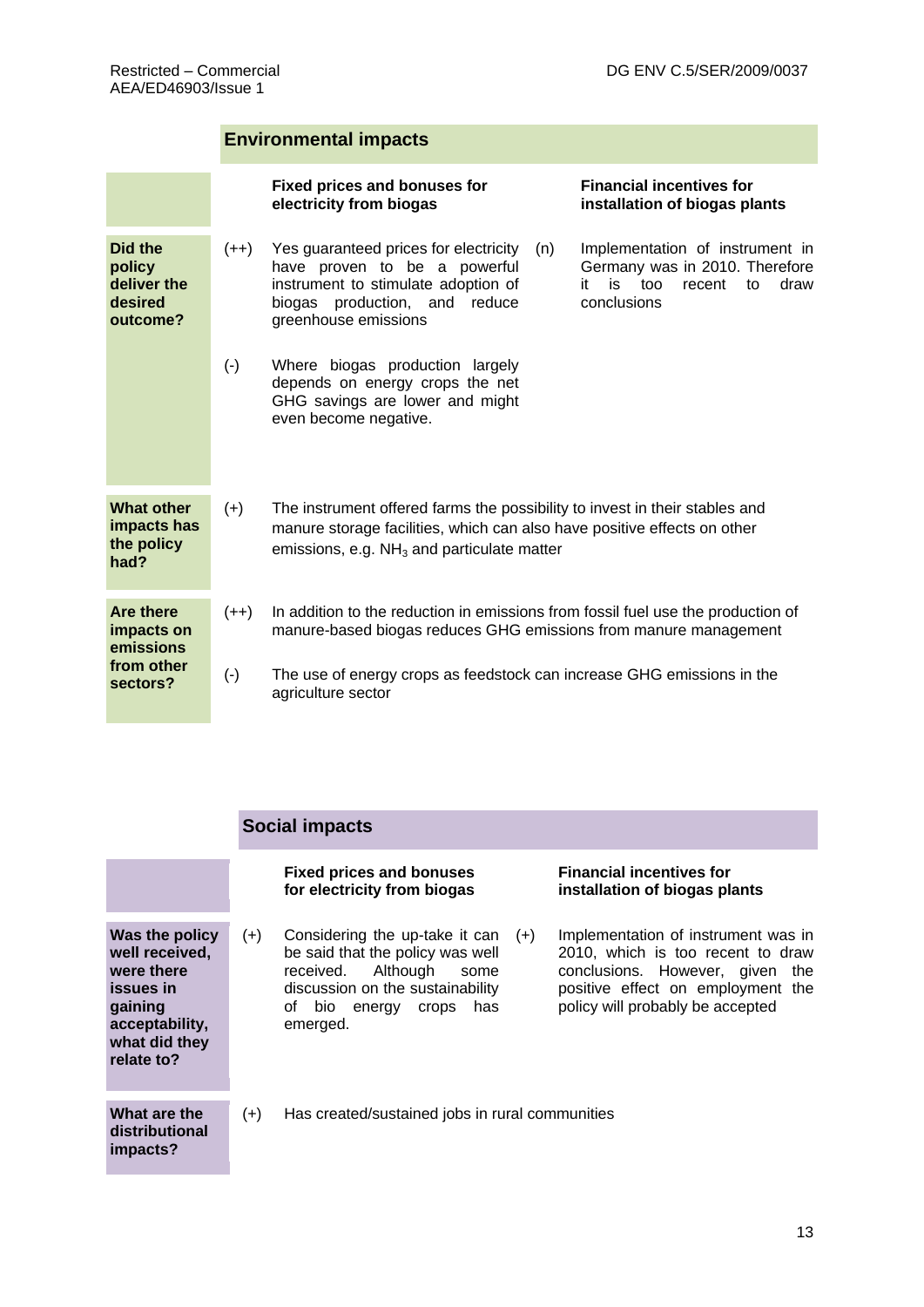### **Cross-Cutting**

|                                                                                                                         |       | <b>Fixed prices and bonuses</b><br>for electricity from biogas                                                                                   |     | <b>Financial incentives for</b><br>installation of biogas plants                                                                                |
|-------------------------------------------------------------------------------------------------------------------------|-------|--------------------------------------------------------------------------------------------------------------------------------------------------|-----|-------------------------------------------------------------------------------------------------------------------------------------------------|
| <b>Are there</b><br>interactions with<br>policies in other<br>sectors?                                                  | (n)   | The amount of the feed-in<br>tariffs often is linked to the<br>electricity prices, i.e. when<br>prices are higher less<br>subsidies are required | (n) | The distribution of funds under the<br>rural development plans will affect<br>other issues that are addressed in<br>the rural development plans |
| Timeframe – is<br>there anything to<br>note about the<br>timing of policy<br>implementation<br>and expected<br>impacts? | $(+)$ | realised in the short term.                                                                                                                      |     | A certain lead time is required to develop the market, but impacts can be                                                                       |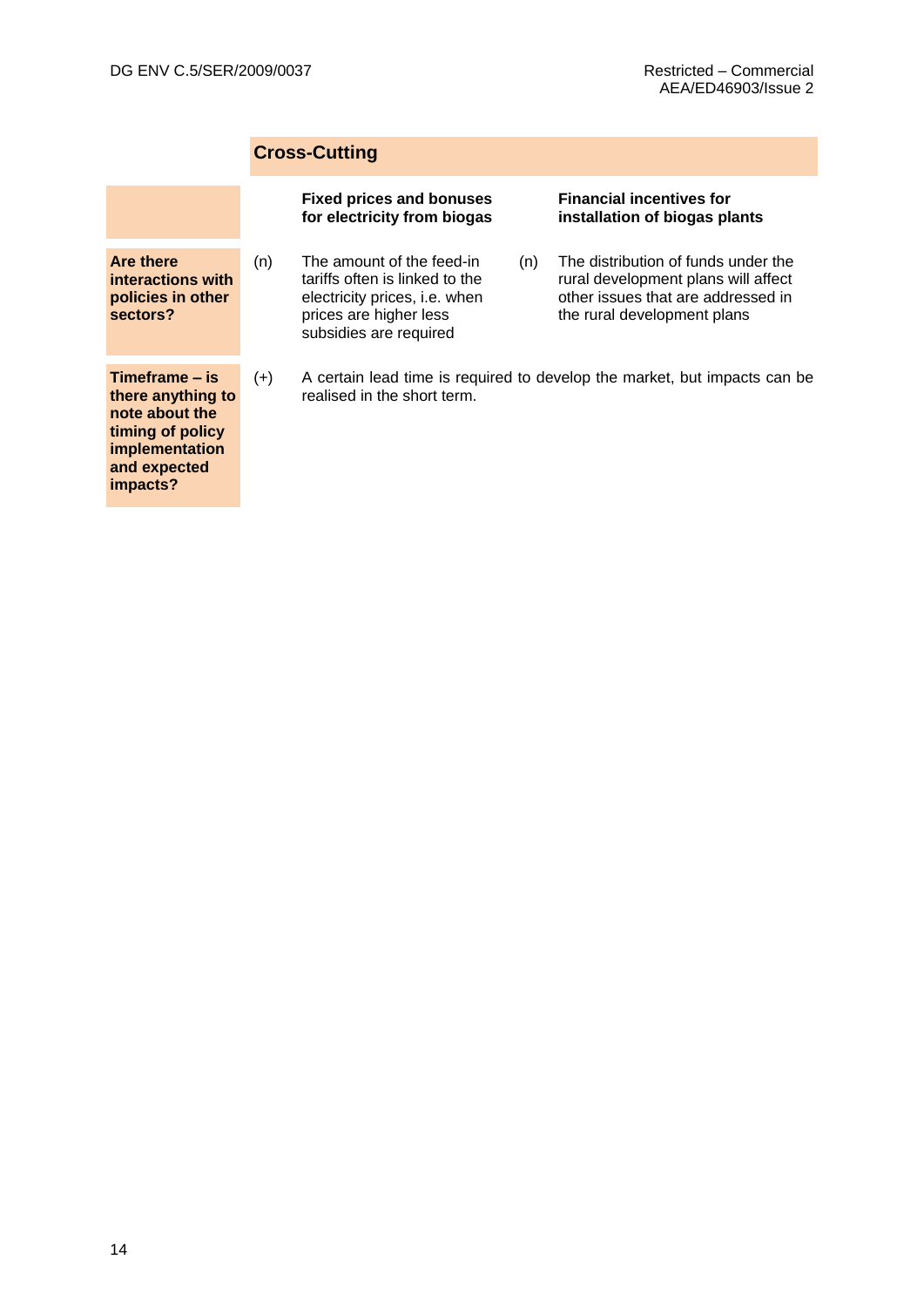# <span id="page-20-0"></span>**3 Mitigation of N2O emission from soils**

## <span id="page-20-1"></span>**3.1 Background**

There are few Member State policies that specifically focus on  $N<sub>2</sub>O$  mitigation from agricultural soils from a climate change abatement perspective. However, many MS have policies that aim to reduce nitrogen (N) (synthetic) fertilizer and manure inputs to the soil for mitigating ammonia (NH<sub>3</sub>) and nitrate  $(NO<sub>3</sub>)$  emissions to air and water. In this section we present examples of how MS use or extend current environmental policies to include climate mitigation objectives as well, with the focus on  $N_2O$ emissions from agricultural soils. As all policies have been driven by European directives and regulations we first describe briefly the most important ones.

The main drivers for reducing  $NH<sub>3</sub>$  emissions are the National Emission Ceiling (NEC) directive, the Gothenburg protocol and the IPPC directive. The main driver for the implementation of agrienvironmental policies for mitigating  $NO<sub>3</sub>$  is the EU Nitrates directive. This directive aims to protect water quality across Europe by preventing nitrates from leaching from agricultural sources and polluting ground and surface waters, and by promoting the use of good farming practices to encourage and improve nitrogen efficiency in farm operations and prevent losses of nitrogen to air and water.

Member states are required to identify Nitrate Vulnerable Zones (NVZ); several MS e.g. Austria, Denmark, Finland, Germany and the Netherlands declared their whole national territory as NVZ. National Action Programmes with mandatory measures concerning agricultural practices must be implemented in these areas and monitoring of water quality according to specific requirements is required and performed. The policies try to stimulate and achieve changes in farm practices through mandatory reduction of the application of fertilizers, setting rules for the storage of fertilizer and to improve stables for livestock with manure handling and storage to limit losses of Ammonia (Oenema, 2004). A recent study for DG Environment (Velthof et al., 2011) estimated that the total N<sub>2</sub>O emission in EU-27 would have been 6.3% higher without the Nitrates Directive than with the Nitrates Directive in 2008. The implementation of the Nitrates Directive has decreased the N fertilizer (both chemical and organic) input and the N excretion of dairy cattle, and because of that the  $N<sub>2</sub>O$  emission decreased. The largest effects were shown for the Netherlands (19.9%), UK (12.0%), and Denmark (12.3%).

EC regulation 1259/99 establishes Cross Compliance as a requirement for those claiming Single Farm Payments under the Common Agricultural Policy. This obliges farmers to meet a number of Good Agricultural and Environmental Condition (GAEC) standards and Statutory Management Requirements. Statutory Management Requirements (SMRs) are agricultural management standards set out in European Union law. Compliance with these - and the good agricultural and environmental condition (GAEC) land management standards - is called 'cross compliance'. SMRs require farmers to protect habitats, landscape and wildlife, manage and protect their soil and water, control chemical use and prevent animal disease. They also specify rules on animal health, welfare and identification. GAEC applies to soil erosion, soil organic matter, soil structure and how to ensure a minimum level of maintenance to preserve habitats.

The Rural Development Policy (RDP) amendments, resulting from the CAP Health Check, acknowledge also the need to reduce nitrous oxide emissions. Since 2009 the RDP's of some member states include specific measures to reduce these emissions. [Table 5](#page-20-2) lists the opportunities of each RDP measure for reducing N<sub>2</sub>O emissions (ENRD 2011).

| <b>RDP</b><br><b>Axis</b> | <b>Measure</b>                                | Opportunity to stimulate reduction of $N_2O$ emissions                                          |
|---------------------------|-----------------------------------------------|-------------------------------------------------------------------------------------------------|
|                           | 121 Modernisation of<br>agricultural holdings | Support to investments in efficient fertilizer use, improvement of manure<br>storage.           |
| $\overline{2}$            | 214 Agri-environmental<br>measures            | Soil management practices: Reduction of nitrous oxide $(N_2O)$ ,                                |
|                           | 216 Non-productive<br>investments             | Land use change: Reduction of nitrous oxide emissions (conversion of<br>arable land to pasture) |

<span id="page-20-2"></span>**Table 5: Rural Development measures with possibilities for reducing nitrous oxide**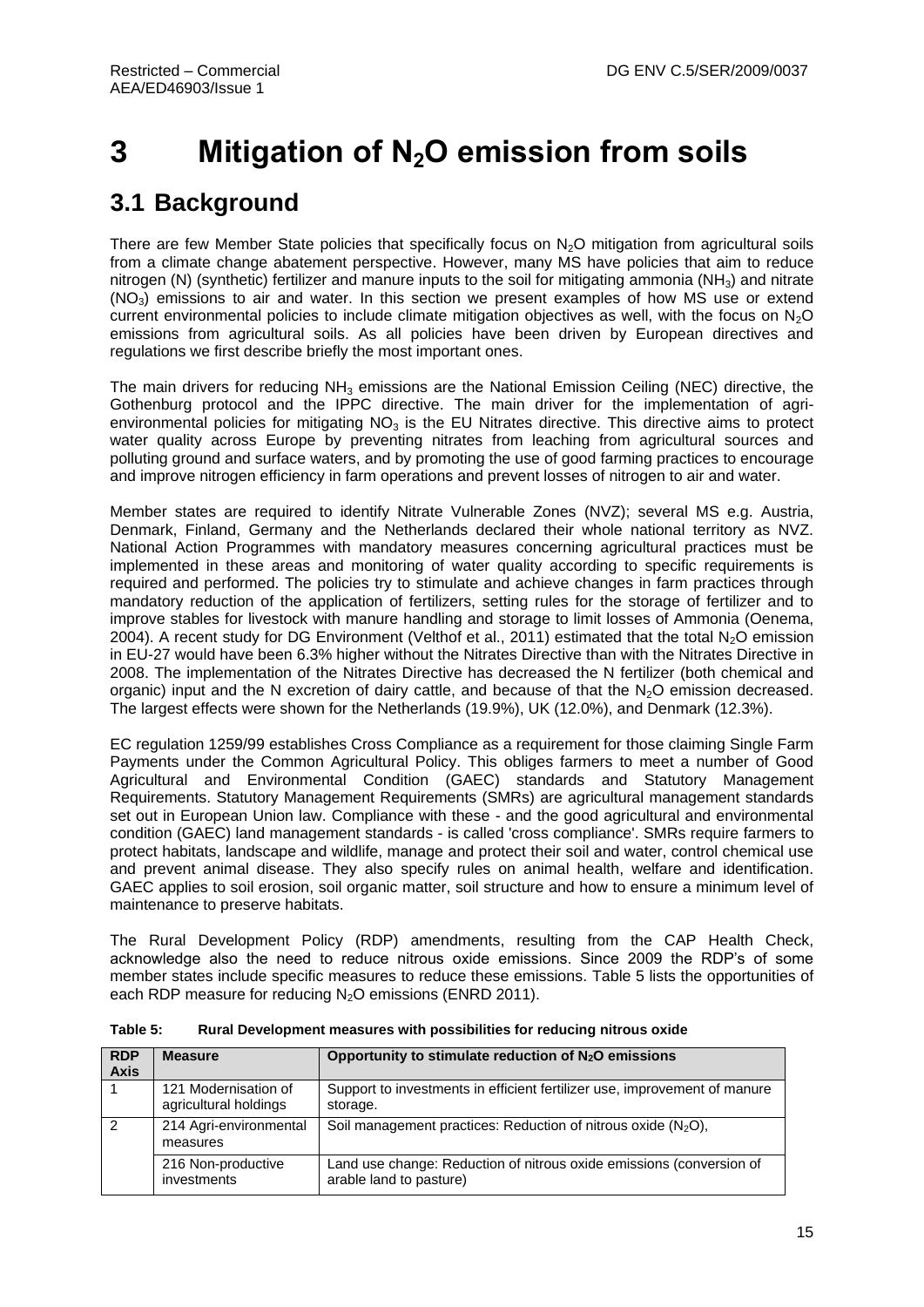## <span id="page-21-0"></span>**3.2 Policy options to reduce N2O emissions from soil**

A review by ADAS (2009) identified policies that are likely to be useful in the reduction of nitrous oxide emissions are part of current Nitrate reducing policies. The policies with the greatest potential for reduction of greenhouse gas emission were:

- Regulatory: Cross Compliance and Nitrate Action plans for Nitrate Vulnerable Zone
- Economic (voluntary participation): Agri-environmental payments

The mitigation methods that are covered by cross compliance relate to new actions and are additional to land already in buffer strips or field corners under Cross Compliance and ecosystem services (ES).

## <span id="page-21-1"></span>**3.3 Application of measures in EU Member States**

#### *United Kingdom*

In the UK, the Nitrate Vulnerable Zone (NVZ) Action Plan applies to 68% of all land. It is based on reducing diffuse nutrient pollution through setting limits to total N applied and closed periods for application of slurries and manures. While the NVZ Action Programme does not target nitrous oxide and other GHGs directly, it does deliver some mitigation for N<sub>2</sub>O based on less fertilizer applied and lower N<sub>2</sub>O emissions from losses of nitrogen following lower application rates or refrain from nitrogen fertilization on part of the land.

Other options for Environmental Stewardship are based upon payments for income foregone by farmers and land managers but participation to such schemes is on a voluntary basis.

Rural development funds can be allocated to specific measures that target reducing nitrous oxide emissions through a range of actions supported under measure 121 including those relating to efficient fertiliser use, improvement of manure storage and biogas production using organic waste.

| <b>MS</b> | <b>Name</b>                                        | Type                     | Information                                                                                                                                                                                                                                                                                                                                                   | <b>Status</b> |
|-----------|----------------------------------------------------|--------------------------|---------------------------------------------------------------------------------------------------------------------------------------------------------------------------------------------------------------------------------------------------------------------------------------------------------------------------------------------------------------|---------------|
|           |                                                    |                          |                                                                                                                                                                                                                                                                                                                                                               |               |
| UK.       | Reducing<br>nitrous oxide<br>emissions             | informatio<br>n          | In January 2009 under the revised Nitrates Action Programme it<br>published Protecting our Water, Soil and Air: A Code of Good<br>Agricultural Practice for farmers, growers and land managers (the<br>CoGAP) which offers advice on minimising risk to pollution while<br>protecting natural resources and allowing economic agriculture to<br>continue.     |               |
| Dk        | Action Plan for<br>the Aquatic<br>Environment<br>Ш | Regulatory<br>/ economic | The plan contain several measures, where the most import in<br>relation to greenhouse gas emissions are:<br>Establishment of 4000 ha wetlands in 2004 and 2005.<br>Making the rules on catch crops more rigorous.<br>Making the rules on exploitation of N in animal manure more<br>rigorous.<br>Additional environmentally friendly measures in crop farming | implemented   |
| <b>NL</b> | Ammonia and<br>manure policy                       | regulatory               |                                                                                                                                                                                                                                                                                                                                                               | implemented   |

|  | Table 6 | Summary of (or absence of) policies across EU Member States |  |  |  |
|--|---------|-------------------------------------------------------------|--|--|--|
|--|---------|-------------------------------------------------------------|--|--|--|

#### *Denmark*

The Danish measures aimed at reducing  $NH<sub>3</sub>$  emissions, which also might reduce  $N<sub>2</sub>O$  emissions, depending on the type of measure, are since the 1980's combined with measures trying to improve water quality included in Action Plan I and II (Jacobsen et al., 2010). In 2001 the Danish Action Plan II was supplemented by the Action Plan for Reducing Ammonia Volatilization from Agriculture. The aim is to reduce emissions of ammonia from the sector, and the plan introduces the following elements:

- A ban on broad spreading of animal manure
- A reduction in the time until slurry is incorporated into the soil (from 12 to 6 hrs.)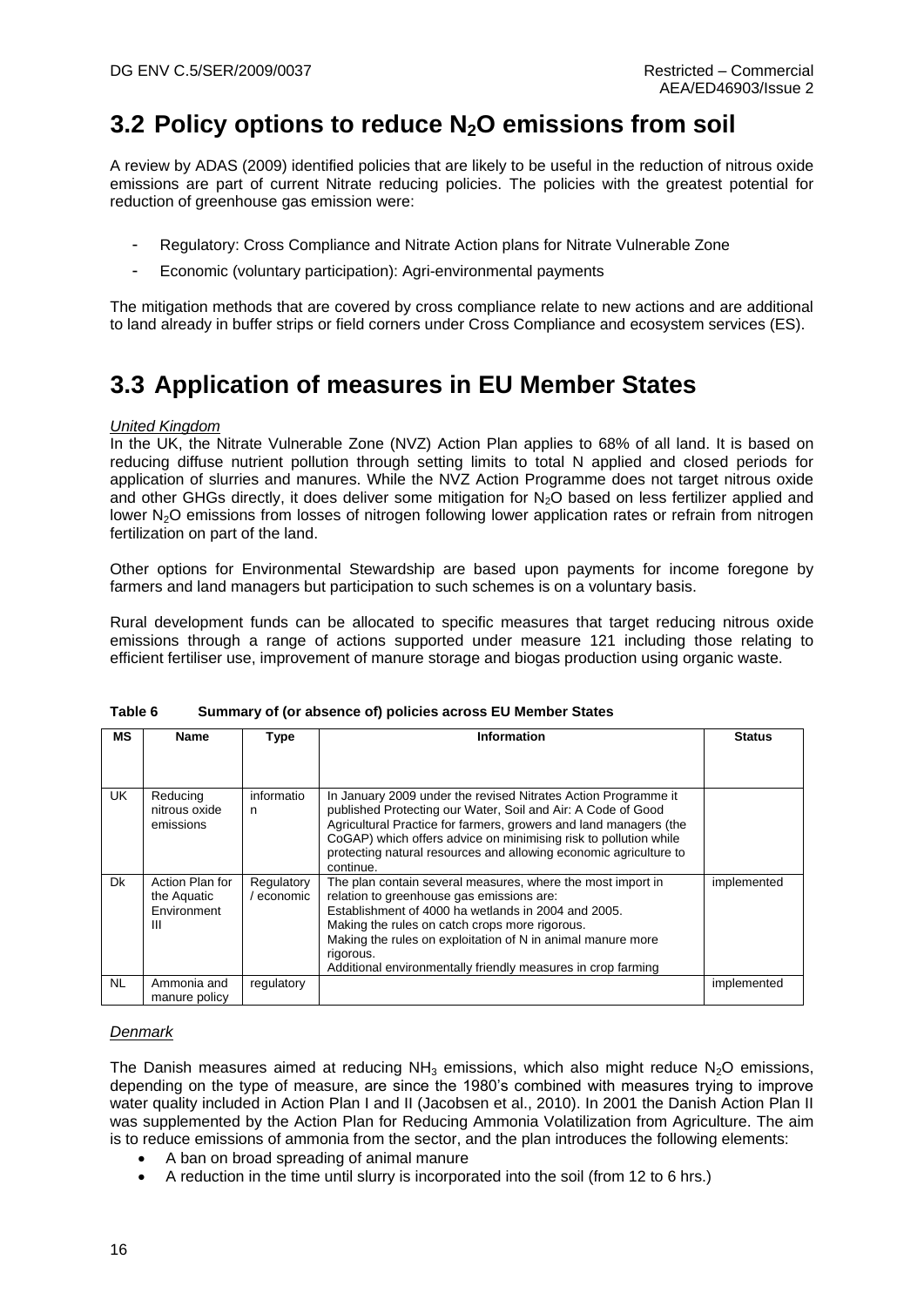- Cover when storing solid manure is obligatory
- A ban on the use of ammonia in straw

The Ammonia Action Plan is implemented in Denmark by Statutory Order No. 604 of 15 July 2002, which also contains provisions implementing some parts of Directive 91/676/EEC (Jacobsen et al 2002).

In 2007, a new legislation was introduced in Denmark for farmers who wanted to increase the animal production on their farm (Jacobsen, 2011). The aim of the law was to reduce emissions increasingly by 15% in 2007 and 20% in 2008 compared with the best technology in 2005/2006, and later on to increase the requirements to 25% in 2009 and 30% in 2010 based on the same starting point. In the application for an increase in the animal production, the applicant has to show he complies with the requirements regarding emission of ammonia from stables and storage.

The Danish RDP provides comprehensive support for a range of activities which could contribute to reducing agricultural emissions (ENRD, 2011). These are particularly related to investments in new environmental technologies in agricultural holdings and the promotion of sustainable land management practices. Further support for activities which could help to mitigate climate change is outlined under measure 121 (modernisation of agricultural holdings). Explicit reference is made to supporting investments in new processes and technologies which aim at addressing environmental and climate change challenges. Measure 121 specifically aims to reduce localized ammonia and methane emissions through investments to improve the storage and application of manure and slurry, and this is also likely to help reduce overall GHG emissions at farm level.

#### *The Netherlands*

The Netherlands has already since 1984 governmental policies and measures regulating animal manure. The general aim of the manure policy in the Netherlands is to decrease the losses of N and P from agriculture to the environment (atmosphere, groundwater and surface waters) to environmentally acceptable levels. An important constraint is the socio-economic impact; the manure policy should not deteriorate the socio-economic strength of the agricultural sectors. Further, the manure policy must be effective and efficient.

The first phase of the manure policy banned further growth of pig and poultry sectors. The second phase was characterized by (i) lowering of the application limits for animal manure, (ii) restrictions on the timing of manure application and the resulting requirement to take care of sufficient storage capacity for animal manure, (iii) implementation of various measures to decrease NH3 emissions, and (iv) further facilitation of manure distribution and manure processing. The third phase started with the implementation of the nutrient accounting system MINAS at farm level, but in response to the decisions of the European Court and the European Commission, the Netherlands implemented balanced fertilization approach of the Nitrates Directive with crop and soil specific N fertilization standards in 2006. These policies drastically reduced the amount of applied manure and mineral fertilizer, which also reduced the  $N_2O$  emissions.

In addition to the ammonia and manure policies, the Dutch government started in 2006 a program for energy and climate "*Schoon & zuinig*", which includes a specific chapter on mitigation of N2O. As for the agricultural sector the measures focus on precision agriculture and adaptation of stables and fodder. These measures are in the phase of research and development and that is why the effectiveness is still uncertain.

### <span id="page-22-0"></span>**3.4 Evaluation of the policies**

The policies in the three member states as reviewed before, apply the same set of policy instruments to reduce the emissions of  $N<sub>2</sub>O$ . The main types of instruments are:

- Regulatory: action programs with mandatory rules for application and storage of manure as well as the construction of stables.
- Economic: support for investments covered by the measures of the post Health Check RDP's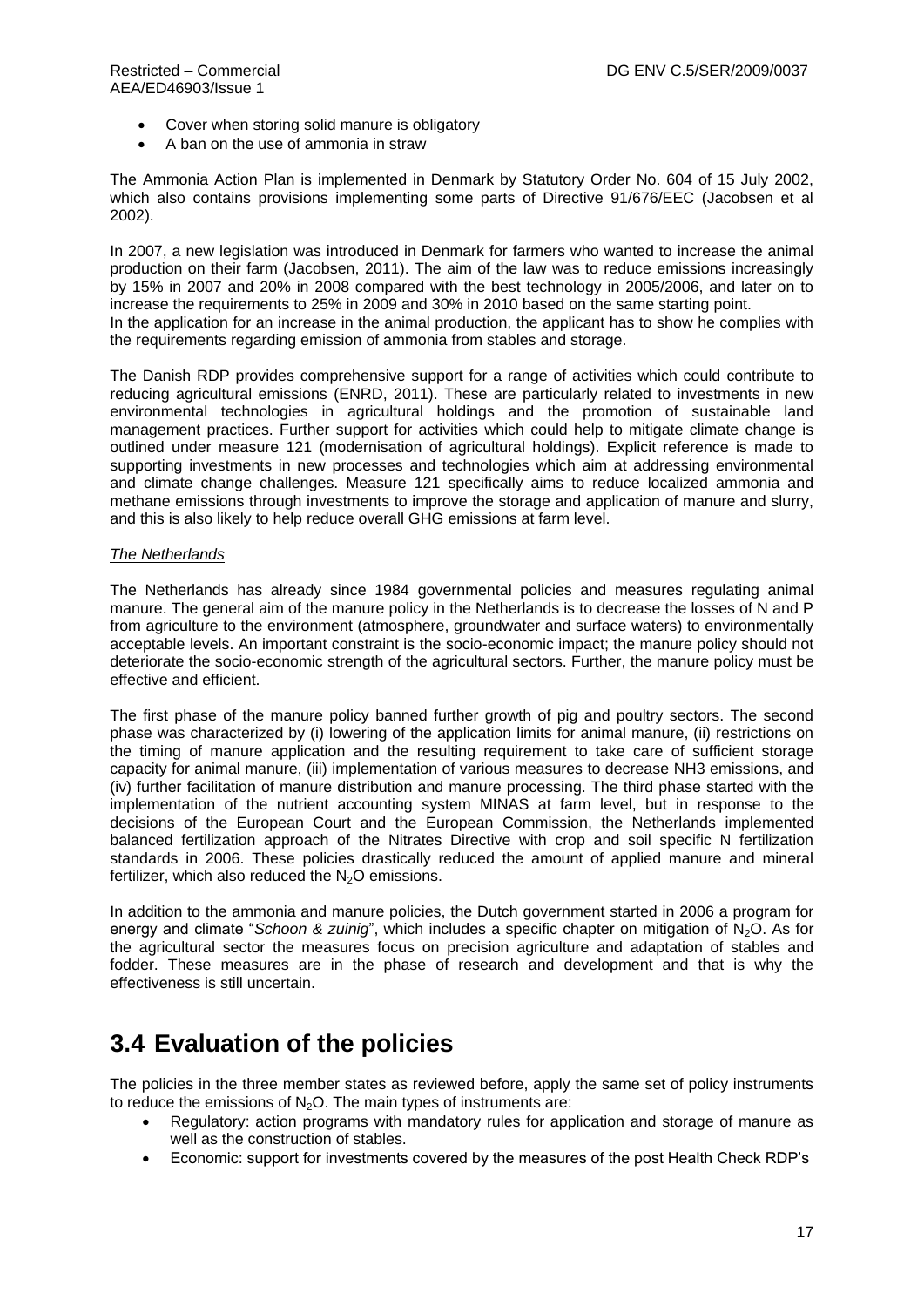This section evaluates the impacts of the policy in terms of Economic, Environmental and Social factors, indicating if the impacts are positive, neutral or negative and if the impact is High or Low.

- (++) High Positive Impact
- (+) Low Positive Impact
- (n) Neutral
- (-) Low Negative Impact
- (- -) High Negative Impact

#### **Economic impacts**

|                                                                            |           | Action programs with<br>mandatory measures for<br>Nitrate Vulnerable Zones                                                                                                                                                                       | <b>Rural Development Policy</b><br>measures (pre- and post-<br>Health check)                           |
|----------------------------------------------------------------------------|-----------|--------------------------------------------------------------------------------------------------------------------------------------------------------------------------------------------------------------------------------------------------|--------------------------------------------------------------------------------------------------------|
| What was the cost<br>to deliver the<br>outcome, was it<br>value for money? | $(+)$     | Although costs are low for the<br>$(-)$<br>implementation, there are<br>costs for the farmer to reach<br>the standards (e.g. the<br>construction of manure<br>storage facilities) and also<br>high costs are involved with<br>the control effort | There are high budgetary cost<br>for premiums and also high<br>costs for administration and<br>control |
| <b>What wider</b><br>economic impacts<br>does the policy<br>have?          | $(\cdot)$ | Margins within the sector can<br>be low, and additional cost<br>burden can affect the<br>financial sustainability of<br>farms                                                                                                                    |                                                                                                        |

#### **Environmental impacts**

|                                                         |        | Action programs with mandatory<br>measures for nitrate vulnerable<br>zones                                                                                                                                                                  |     |  |  |  |
|---------------------------------------------------------|--------|---------------------------------------------------------------------------------------------------------------------------------------------------------------------------------------------------------------------------------------------|-----|--|--|--|
| Did the<br>policy<br>deliver the<br>desired<br>outcome? | $(++)$ | Because the measures<br>are<br>generally binding and the standards<br>can be adjusted to local objectives<br>and conditions the action programs<br>attained considerable<br>have<br>reductions in emissions of $NO3$ and<br>NH <sub>3</sub> | (n) |  |  |  |

#### **Rural Development Policy measures (pre- and post-Health check)**

As it is difficult to fine tune payments, there is no optimal choice of areas from the environmental point of view. Therefore effectiveness and whether standards are secured in the long-term is questionable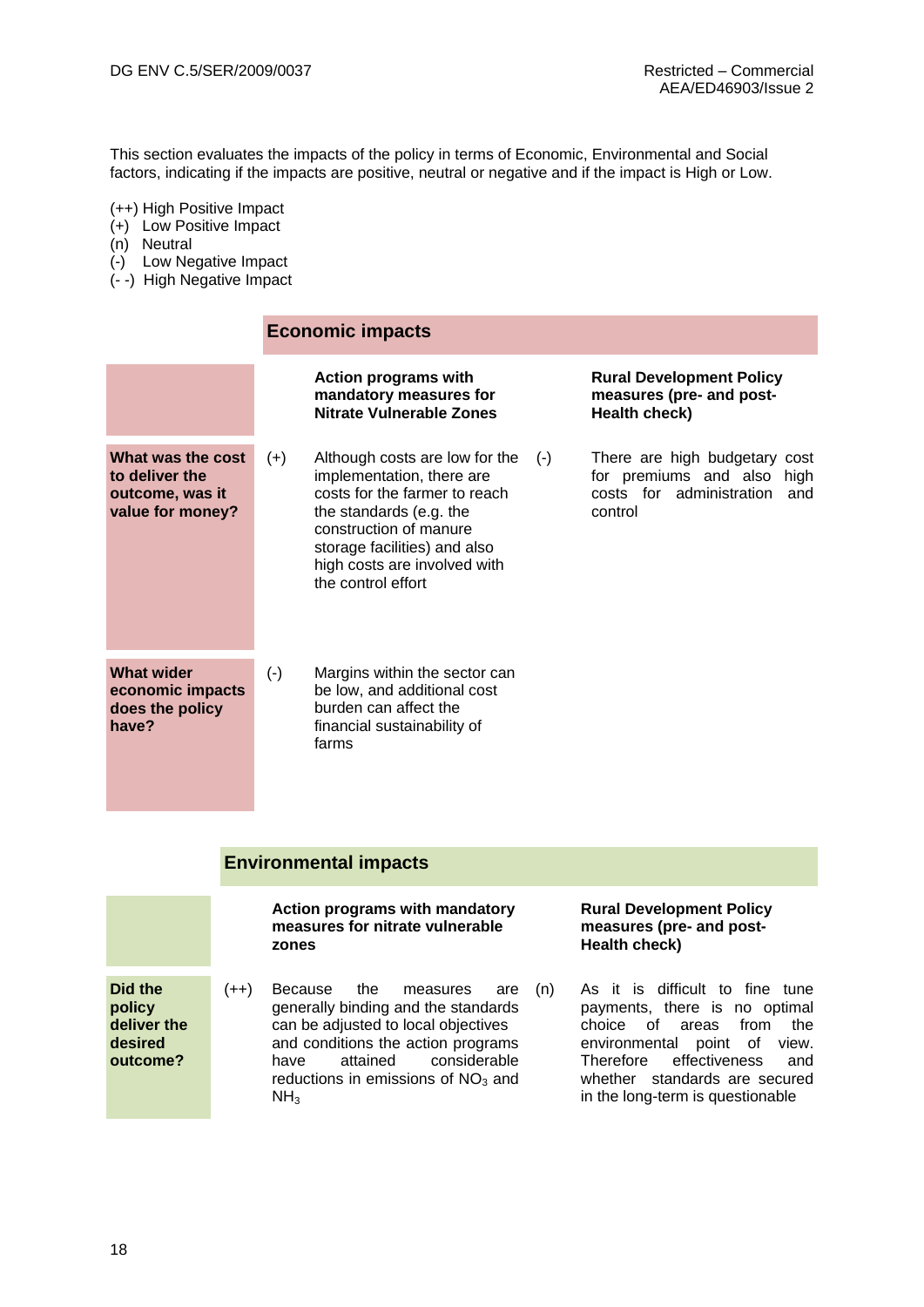AEA/ED46903/Issue 1

| <b>Are there</b><br>impacts on<br>emissions<br>from other<br>sectors?                                                   | $(++)$ |                                                                                                                             | The Nitrates Directive reduced<br>nitrogen (NH <sub>3</sub> , N <sub>2</sub> O, NO <sub>x</sub> and NO <sub>3</sub> )<br>emissions to the environment<br>(Velthof et al., 2011)                                                         |                                                                                                                                                                                                                                                    |  |  |  |  |
|-------------------------------------------------------------------------------------------------------------------------|--------|-----------------------------------------------------------------------------------------------------------------------------|-----------------------------------------------------------------------------------------------------------------------------------------------------------------------------------------------------------------------------------------|----------------------------------------------------------------------------------------------------------------------------------------------------------------------------------------------------------------------------------------------------|--|--|--|--|
|                                                                                                                         | $(+)$  |                                                                                                                             | The reduced use of mineral<br>fertilizer also reduced emissions in<br>the industry sector (i.e. fertiliser<br>manufacture)                                                                                                              |                                                                                                                                                                                                                                                    |  |  |  |  |
|                                                                                                                         |        | <b>Social impacts</b>                                                                                                       |                                                                                                                                                                                                                                         |                                                                                                                                                                                                                                                    |  |  |  |  |
|                                                                                                                         |        |                                                                                                                             | <b>Action programs with</b><br>mandatory measures for<br><b>Nitrate Vulnerable Zones</b>                                                                                                                                                | <b>Rural Development Policy</b><br>measures (pre- and post- Health<br>check)                                                                                                                                                                       |  |  |  |  |
| Was the policy<br>well received,<br>were there<br>issues in<br>gaining<br>acceptability,<br>what did they<br>relate to? |        | $(\cdot)$                                                                                                                   | Problems of acceptance have<br>$(+)$<br>detected,<br>especially<br>been<br>0f<br>ambitious<br>because<br><b>or</b><br>(local)<br>unequal<br>standards.<br>Moreover, the regulation does<br>farmers'<br>encourage<br>not<br>initiatives. | Because of the voluntary character<br>there is a high level of acceptance in<br>many cases, only in case of very<br>ambitious requirements there is a<br>low acceptance.<br>These measures strengthen property<br>rights and initiative of farmers |  |  |  |  |
| What are the<br>distributional<br>impacts?                                                                              |        | Measures affect businesses and individuals in rural communities, but<br>(n)<br>distributional impacts likely to be limited. |                                                                                                                                                                                                                                         |                                                                                                                                                                                                                                                    |  |  |  |  |
| <b>Cross-Cutting</b>                                                                                                    |        |                                                                                                                             |                                                                                                                                                                                                                                         |                                                                                                                                                                                                                                                    |  |  |  |  |
|                                                                                                                         |        |                                                                                                                             | <b>Action programs with</b><br>mandatory measures for<br><b>Nitrate Vulnerable Zones</b>                                                                                                                                                | <b>Rural Development Policy</b><br>measures (pre- and post- Health<br>check)                                                                                                                                                                       |  |  |  |  |
| <b>Are there</b><br>interactions with<br>policies in other<br>sectors?                                                  |        |                                                                                                                             | Restrictions to the use of<br>mineral fertilizer from nitrate<br>reduce<br>policies and will<br>emissions of $N_2O$ as well <sup>7</sup> ;<br>restrictions<br>in<br>ammonia<br>losses<br>may<br>increase<br>emissions of $N_2O^8$ .     |                                                                                                                                                                                                                                                    |  |  |  |  |

The release of nitrous oxide from the soil is a naturally occurring process, but is exacerbated by the application of additional nitrogen to the soil. In soil, nitrous oxide  $(N_2O)$  is produced predominantly by two microbial processes: nitrification, i.e. the oxidation of ammonium (NH<sub>4</sub>) to nitrate (NO<sub>3</sub>) and denitrification, i.e. the reduction of NO<sub>3</sub> to gaseous forms of N, ultimately N<sub>2</sub>.  $N_2$ O production is an intermediary by-product of both processes. The magnitude of  $N_2$ O emissions relates to the rate of fertiliser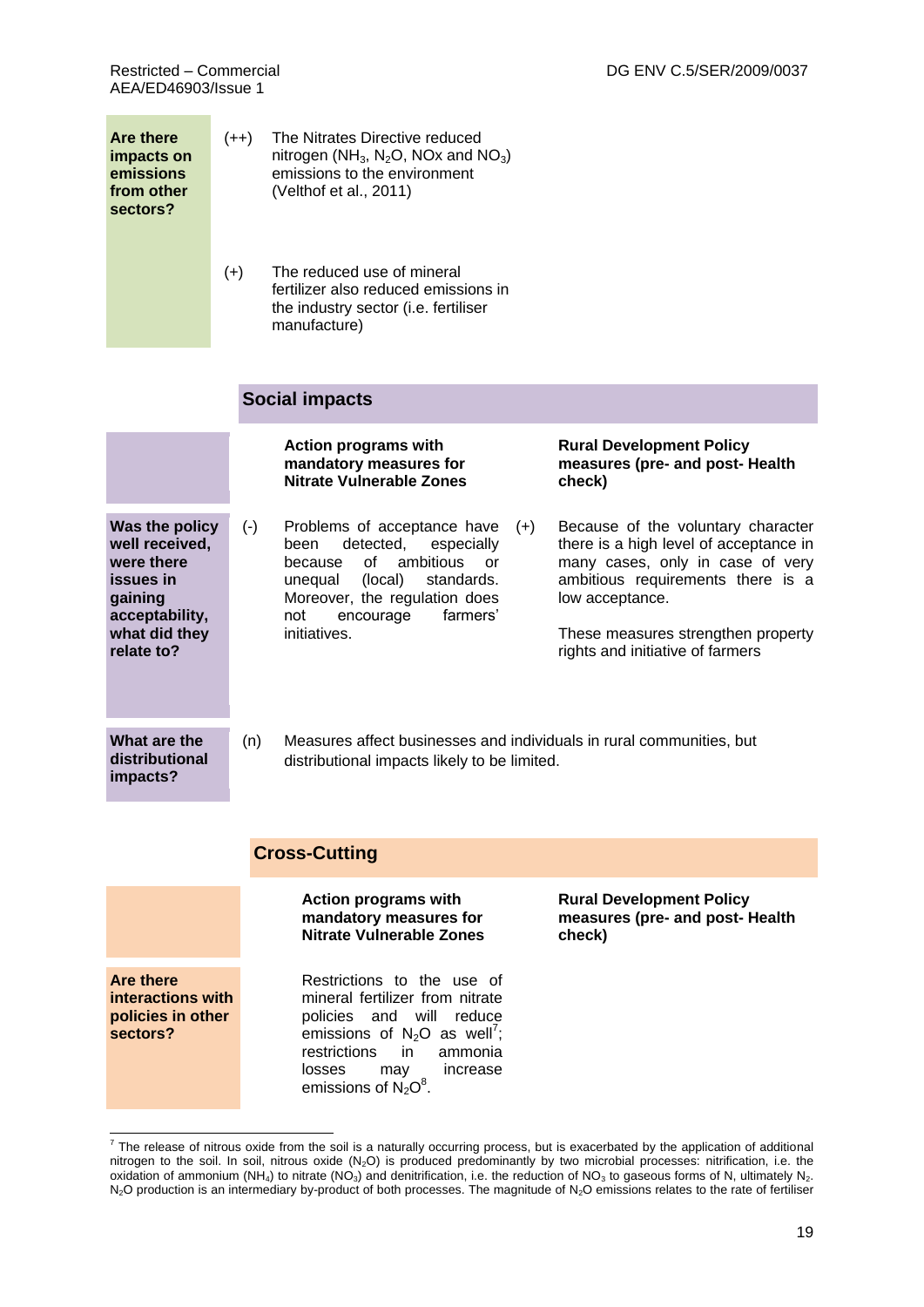**Timeframe – is there anything to note about the timing of policy implementation and expected impacts?**

The implementation of the Nitrates Directive differed among MS, starting already with the specification of the NVZ areas. MS should report every four years in Action Plans how water quality is changing and how further improvements will be reached.

1

applied, which is itself related to the crop type to which the fertiliser is applied, and the soil temperature and soil moisture content (EMEP/CORINAIR, 2006).<br><sup>8</sup> For example, certain ammonia control options such as stable adaptations imply a quick removal of the manure from the stable

floor to a closed storage system. Manure from pigs and poultry is aerated and dried after removal from the stable. This process causes a large increase in N2O emissions.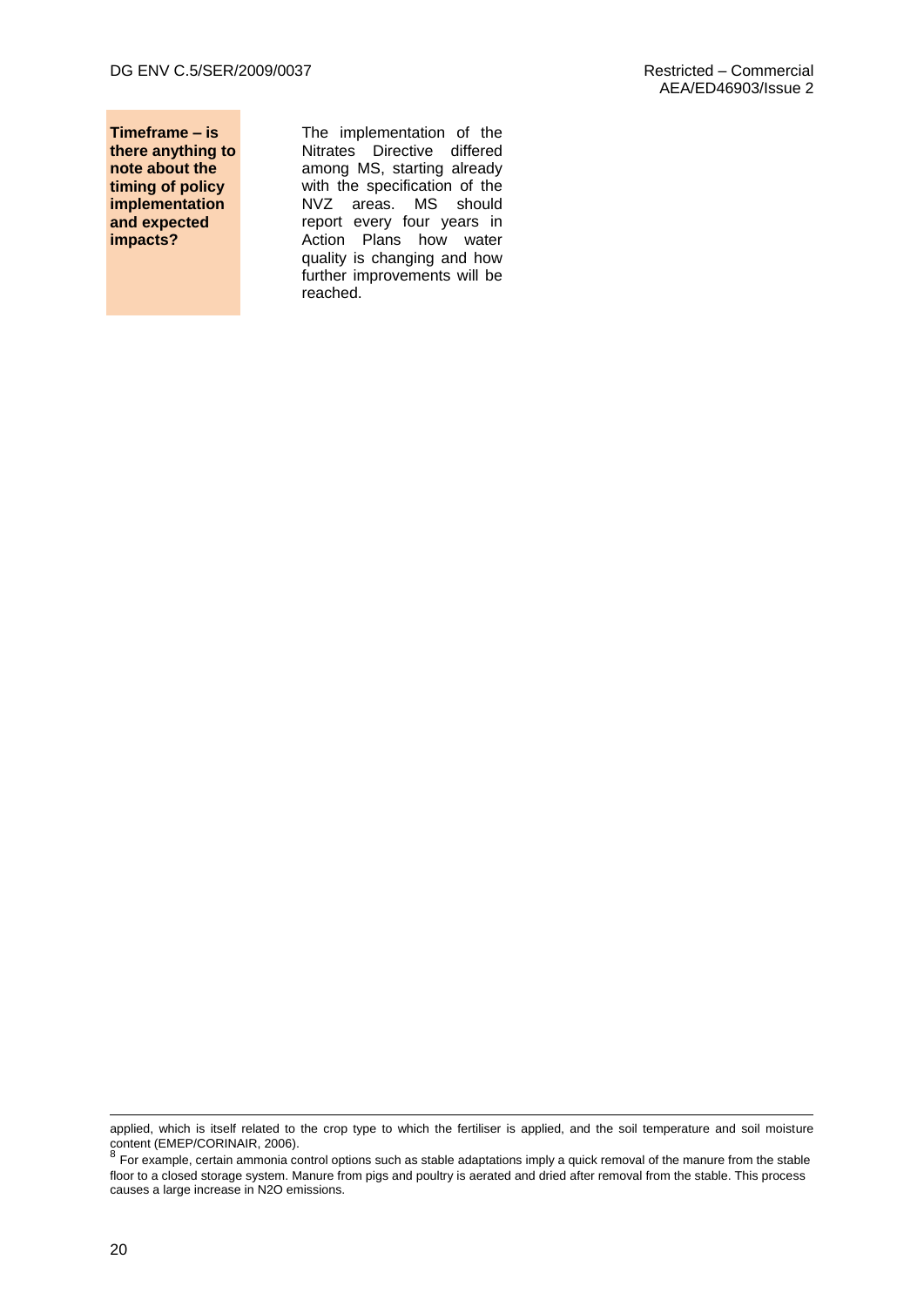# <span id="page-26-0"></span>**4 Conclusions and recommendations**

Policy incentives to support the adoption of anaerobic digestion (AD) serve two goals: the management of manure and the reduction of methane as well as the production of renewable energy to displace fossil fuel. Financial incentives may target the production of electricity or might target the investment in the production plant. Although no information is available about the effectiveness and efficiency there are signs that incentives that target the electricity production are more powerful than incentives for investments in the plant. However, in terms of environmental effectiveness it can be questioned whether such incentives are desirable.

The logic of stimulating production by means of fixed prices for energy can be compared with the former agricultural subsidies that were coupled with production volume. This principle has become out dated during the subsequent reforms of the CAP and today steering incentives are more based on (environmental) goals rather than production volume. Moreover, as biogas yields substantially increase by co-digestion, i.e. addition of other digesters to manure, there is a risk that manure is substituted by other substrate. This development is in some way counter-productive as one of the major benefits of biogas plants is its ability to improve manure management and reduce GHG emissions from raw manure storage. Economic policy measures should therefore be a combination of support for investments and a smart regulation for co-digesters that ensures the optimal use of manure as a digester.

In agriculture, farmers would need a more profound change in their management skills and options. There is no specific or general incentive for farmers and land owners to manage their land and select plan activities in order to reduce emissions of greenhouse gases including the emissions from soil carbon or stimulate the carbon removal from the atmosphere (carbon soil sink). Most farmers are not aware of their full impact from management practices and implementation of technologies on emissions of greenhouse gases and cannot (or have no access to a tool to) calculate their farm GHG balance and changes as a result of their specific action. Such knowledge or the availability of a calculation tool would certainly stimulate farmers awareness on the options. Whether engaging farmers in considering activities would be sufficient in the absence of other incentives including financial incentives or is difficult to predict and could be part of targeted trial in specific farmers discussion groups. Such efforts are in place in several Member States and part of on-going EU FP7 research projects.

This situation might further be improved by targeted policies increasing the knowledge and management skills to farmers and provide the necessary tools and advice for them to act wise and with impact. It may help if payments and subsidies are in place to reward impact and stimulate activities and measures to be selected and implemented. The primary option would be to get along with the reform of the CAP. Such activities would likely include a farm greenhouse gas balance (voluntary of mandatory), benchmarks and fees or payments for climate friendly and responsible farm management and some for quality control that would be put in place for the implementation of the CAP anyway.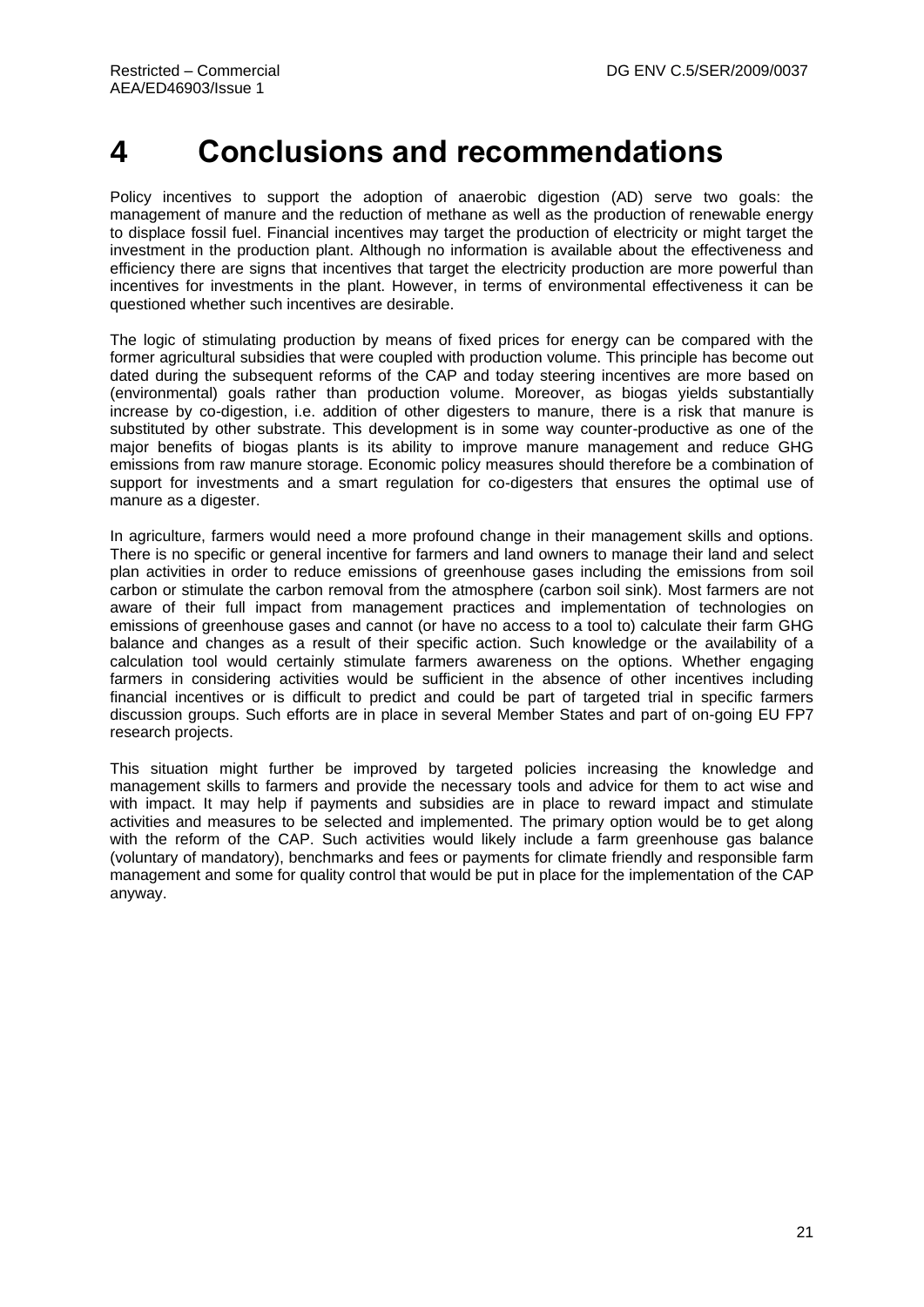# <span id="page-27-0"></span>**5 References**

AEA/Alterra/Ecofys/Fraunhofer ISI (2012): Greenhouse gas emissions projections, emissions limits and abatement potential in ESD sectors. Next phase of the European Climate Change Programme: Analysis of Member States actions to implement the Effort Sharing Decision and options for further community-wide measures. AEA Technology, Oxford 2012.

Banks C.J., A.M. Salter and M. Chesshire (2007). Potential of anaerobic digestion for mitigation of greenhouse gas emissions and production of renewable energy from agriculture: barriers and incentives to widespread adoption in Europe. Water, Science and Technology,55(1): 165-173.

Danish Environmental Protection Agency (2004). Danish Report in accordance with the National Emission Ceilings Directive, 2001/81/EC Ministry of the Environment Copenhagen

Defra (2010). Accelerating the Uptake of Anaerobic Digestion in England: an Implementation Plan Department for Environment, Food and Rural Affairs, Defra Publications, London

Defra (2011). Anaerobic Digestion Strategy and Action Plan. A commitment to increasing energy from waste through Anaerobic Digestion. Defra Publication, London. <http://www.defra.gov.uk/environment/waste/business/anaerobic-digestion/>

ENRD (2011). Climate change country profiles European Network of Rural Development http://enrd.ec.europa.eu/rural-development-policy/climate-change-country-profiles/en/climate-changecountry-profiles\_home.cfm (accessed august 2011)

Höglund-Isaksson L, Winiwarter W, Wagner F, Klimont Z, Amann M (2010). Potentials and costs for mitigation of non- $CO<sub>2</sub>$  greenhouse gas emissions in the European Union until 2030. Report to the European Commission, DG Climate Action. IIASA.

Jakobsson C., Sommer E., De Clercq P., Bonazzi G., Schröder J. (2002). The policy implementation of nutrient management legislation and effects in some European Countries. EU concerted action Nutrient Management Legislation in European Countries NUMALEC.

Jacobsen B. (2011). Reducing ammonia emissions in Europe: costs, regulation and targets with focus on Denmark. Conference Proceedings 18<sup>th</sup> International Farm Management Congress Methven, Canterbury, New Zealand.

Osterburg, B., Nitsch, H,; Laggner, A., Wagner S. (2008) Analysis of policy measures for greenhouse gas abatement and compliance with the Convention on Biodiversity MEACAP WP6 D16a

Oenema O. (2004). Governmental policies and measures regulating nitrogen and phosphorus from animal manure in European agriculture. American Society of Animal Science, 82: E196-E206

Raven, R.P.J.M. and Gregersen, K.H. (2007). Biogas plants in Denmark: successes and setbacks. Renewable and Sustainable Energy Reviews, 11: 116–132.

Raven R.P.J.M. and F.W. Geels (2010). Socio-cognitive evolution in niche development: Comparative analysis of biogas development in Denmark and the Netherlands (1973–2004) Technovation 30: 87– 99

SERPEC (2009). Sectoral Emission Reduction Potentials and Economic Costs for Climate Change (SERPEC-CC). Agriculture: methane and nitrous oxide. [\(http://www.ecofys.com/com/publications/documents/SERPEC\\_agriculture\\_report.pdf\)](http://www.ecofys.com/com/publications/documents/SERPEC_agriculture_report.pdf)

Velthof G.L., J.P. Lesschen, J. Webb, S. Pietrzak, Z. Miatkowski, J. Kros, M. Pinto, and O. Oenema. (2011). The impact of the Nitrates Directive on gaseous N emissions - Effects of measures in nitrates action programme on gaseous N emissions. Contract ENV.B.1/ETU/2010/0009